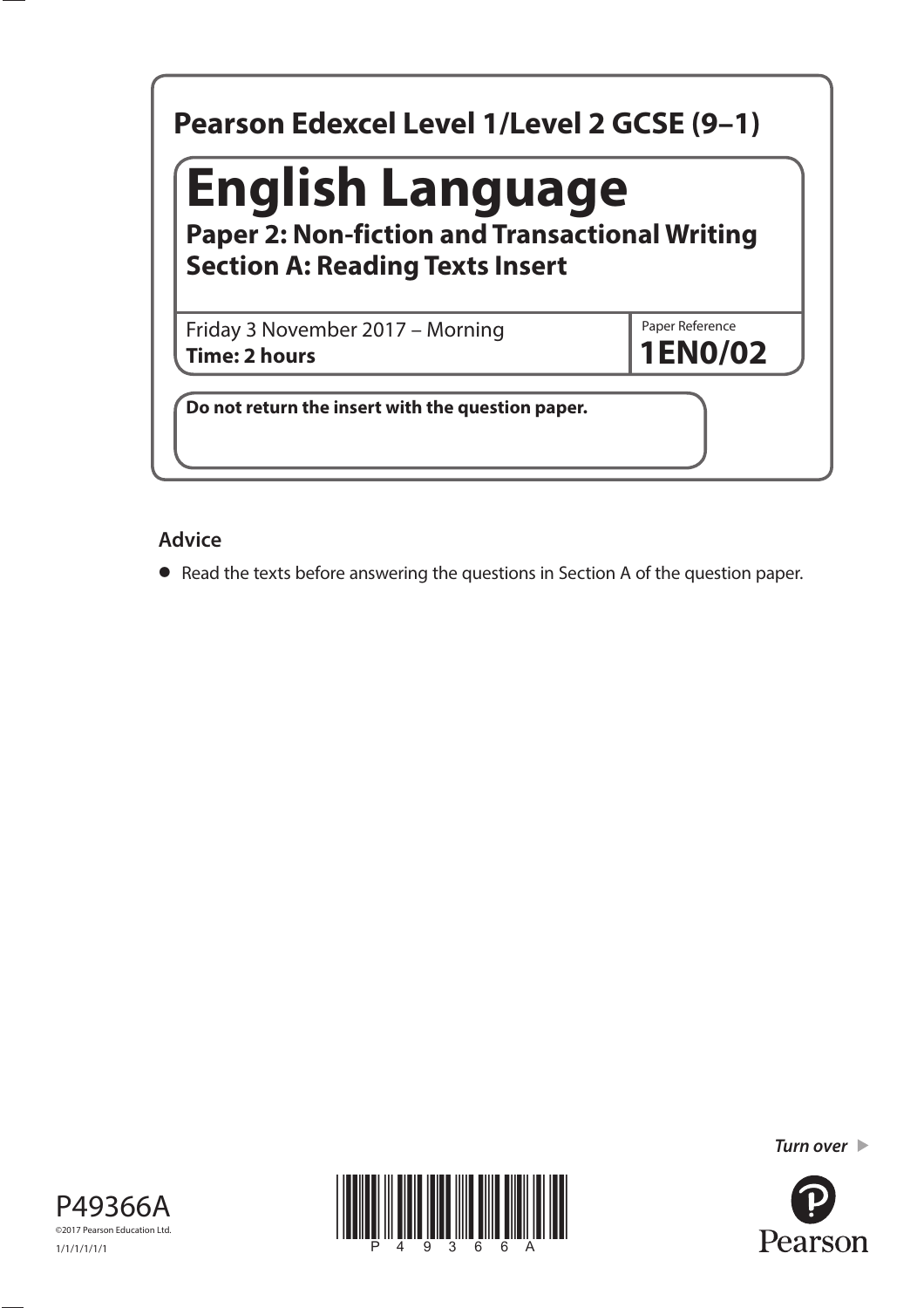#### **Read the text below and answer Questions 1–3 on the question paper.**

#### **TEXT 1**

Extract from 'Return to Earth' by Edwin 'Buzz' Aldrin and Wayne Warga (1973).

This is an edited extract from an autobiography written by the American astronaut 'Buzz' Aldrin. Aldrin is writing about the return to earth of Apollo 11, the first spacecraft to land humans on the Moon.

We floated down through a bank of clouds as big and lush as the ocean they covered. The change was impressive. I had become so accustomed to seeing the starkness of space, where there is no haze and where definitions are quite sharp, that the sensation of looking out on a hazy early morning on earth was a welcome change. I could see the ocean below, and as I looked at it, I sniffed to smell it. Not yet.

The sensation caused by the change of scenery pales beside the sensation of getting used to the fact of weight. For a number of minutes, movement is an effort. Arms, which had floated before, now hung heavily and had to be willed to movement. Legs, which are about as necessary to space travel as an appendix is to a body, stirred to activity by threatening not to function at all.

We landed with all the grace of an old freight elevator. Air Boss\* had announced to us that the wave height was between three and four feet, but it looked more like thirteen or fourteen. And it felt like it too. Our chutes, tilting in the wind, brought us in at one angle, and the moon, governor of the tides, sent a wave our way from an opposing angle. With an enormous thwack, as jarring as it was noisy, we landed. Before the impact, my hand rested on circuit breakers which, when pushed in, would enable Mike to jettison\*\* our chutes. After impact, my hand was jammed painfully down beside me. All of us grunted in distress; I grabbed the circuit breakers and Mike jettisoned the chutes.

The Apollo spacecraft is a marvel of engineering. It is totally life-supporting, a miniplanet containing all facilities necessary for maintaining life. It also floats, whether right side up or upside down. There is no way to determine which way you'll end up after landing, especially in a good wind and a delayed chute jettison.

It brings a smile now, but at the time, it wasn't quite so amusing. There we were, officially taking our position in the history books of mankind, floating upside down in the Pacific Ocean. It was July 24, 1969. The water was dark green and unfriendly, but its mist seeping in smelled good.

We bobbed around for seven minutes, the amount of time it takes the float-bag motors to pump air into the float-bags – three little balloons – which would turn us upright.

"Air Boss, Apollo 11. Everyone okay inside. Our checklist is complete. Awaiting swimmers," Neil radioed.

Air Boss came right on and told us three swimmers were already in the water, and our flotation collar would be attached in less than two minutes.

It was over. No exclamations, no slaps on the back. No handshakes. All that would come later, at least the handshakes. We sat in silence, three men alone together with their private thoughts.

Air Boss\* – nickname given to the Naval Air Force jettison\*\* – release or discard

5

10

15

 $20$ 

25

30

35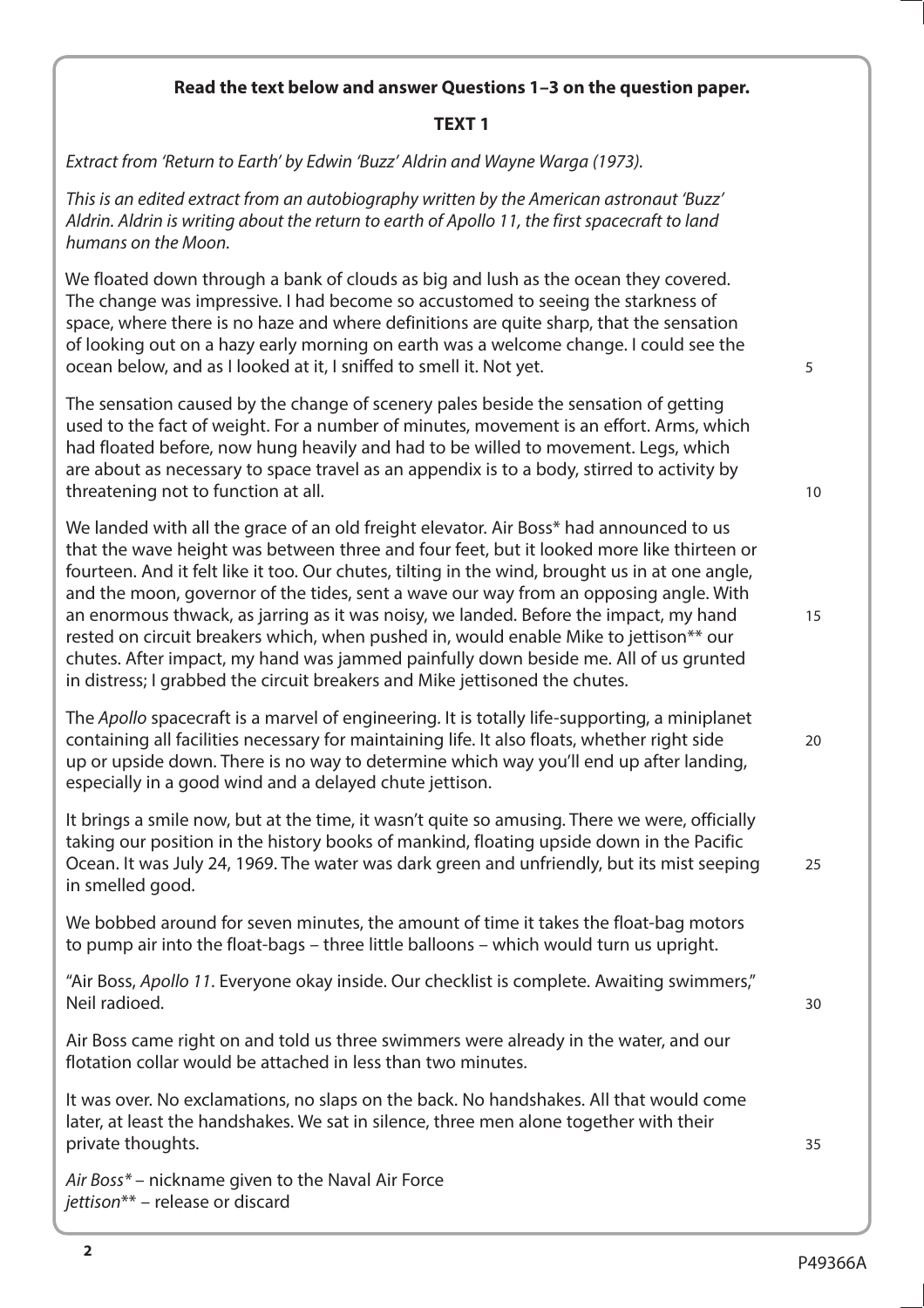#### **Read the text below and answer Questions 4–7 on the question paper.**

#### **TEXT 2**

Extract from 'space:uk' (2016) from the UK Space Agency.

This edited extract is taken from Issue 46 of a magazine offering the latest space sector news. This issue reports on the return to earth of British astronaut Tim Peake.

#### **British European Space Agency (ESA) astronaut Tim Peake's Principia expedition to the International Space Station (ISS) came to an end on 18 June, with the landing of his spacecraft in Kazakhstan.**

"Incredible!" said Tim Peake, describing his descent to Earth in a spacecraft after 186 days on the ISS. Some astronauts have likened the experience to going over Niagara Falls in a flaming barrel. Peake, however, described it as: "The best ride I've been on, ever."

## **Down to Earth**

Peake's return flight to Earth was one of the most dangerous parts of his mission. Strapped in next to Russian commander Yuri Malenchenko and NASA astronaut Tim Kopra, the crew had undocked from the ISS some three and a half hours earlier. After moving slowly from the ISS, they fired thrusters to take them out of orbit on a trajectory\* towards Earth.

The spacecraft entered the atmosphere at some 28,000 km/h. The craft's heat shield is tilted towards the direction of re-entry so that it can handle temperatures of up to 1600°C generated by friction as it pushes through atmospheric gases. This is a bumpy and uncomfortable ride for the astronauts – who are forced back into their seats by g-forces of four to five times Earth's gravity.

Ten kilometres above the ground, the spacecraft has already slowed considerably and parachutes open for the final descent to Earth. Just before it hits the Earth, retrorockets fire to reduce the impact speed to 5 km/h. This is still quite a jolt for the astronauts on board, who have spent six months in a weightless environment.

After being helped out of the spacecraft, the British astronaut's joy at being back on Earth was clear. "The smells of Earth are so strong," he said. "It's wonderful to be back in the fresh air."

Dripping with sweat in his spacesuit, he told waiting reporters he was looking forward to seeing his family and was hoping for "a pizza and cold beer". He was, though, going to miss the view of the Earth from space and couldn't wait to go back.

After being checked out by doctors, Peake boarded a flight to the European Astronaut Centre at Cologne in Germany where he was re-united with his family.

Although Peake's time in space is over (for now at least), this is by no means the end of his mission. The astronaut will spend the coming months taking part in debriefs about the flight. He will also undergo medical tests and rehabilitation training to see how his body has been affected by his time in space. 30

It can take astronauts up to a year to regain their full fitness after six months in microgravity. Studies into the effects of spaceflight are crucial if humans are ever to venture further from Earth on long duration missions to destinations such as Mars.

35

5

10

15

20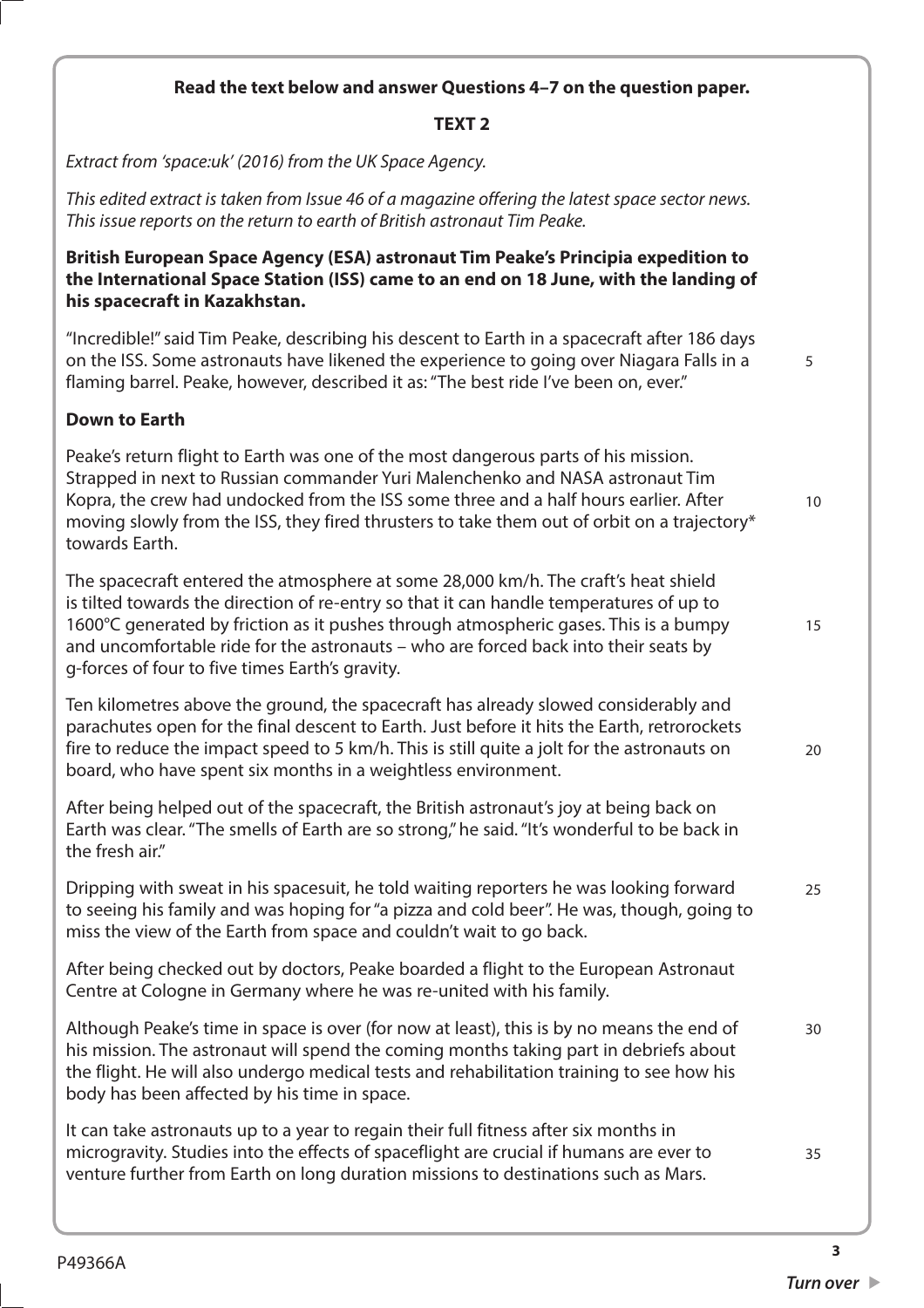## **Meet the media**

Three days after landing, a refreshed-looking Peake appeared in front of a packed press conference in Cologne to be greeted by cheers from friends, colleagues and the media.

"I would do it again in a heartbeat," Peake said of his mission.

trajectory\* – route

#### **Sources:**

Text 1: Return to Earth, Buzz Aldrin and Wayne Warga, 1973; Open Road Media. (Kindle Edition).

Text 2: space:uk, Issue 46 2016; UK Space Agency www.gov.uk/government/organisations/uk-space-agency, Crown Copyright, URN UKSA/15/9.

Every effort has been made to contact copyright holders to obtain their permission for the use of copyright material. Pearson Education Ltd. will, if notified, be happy to rectify any errors or omissions and include any such rectifications in future editions.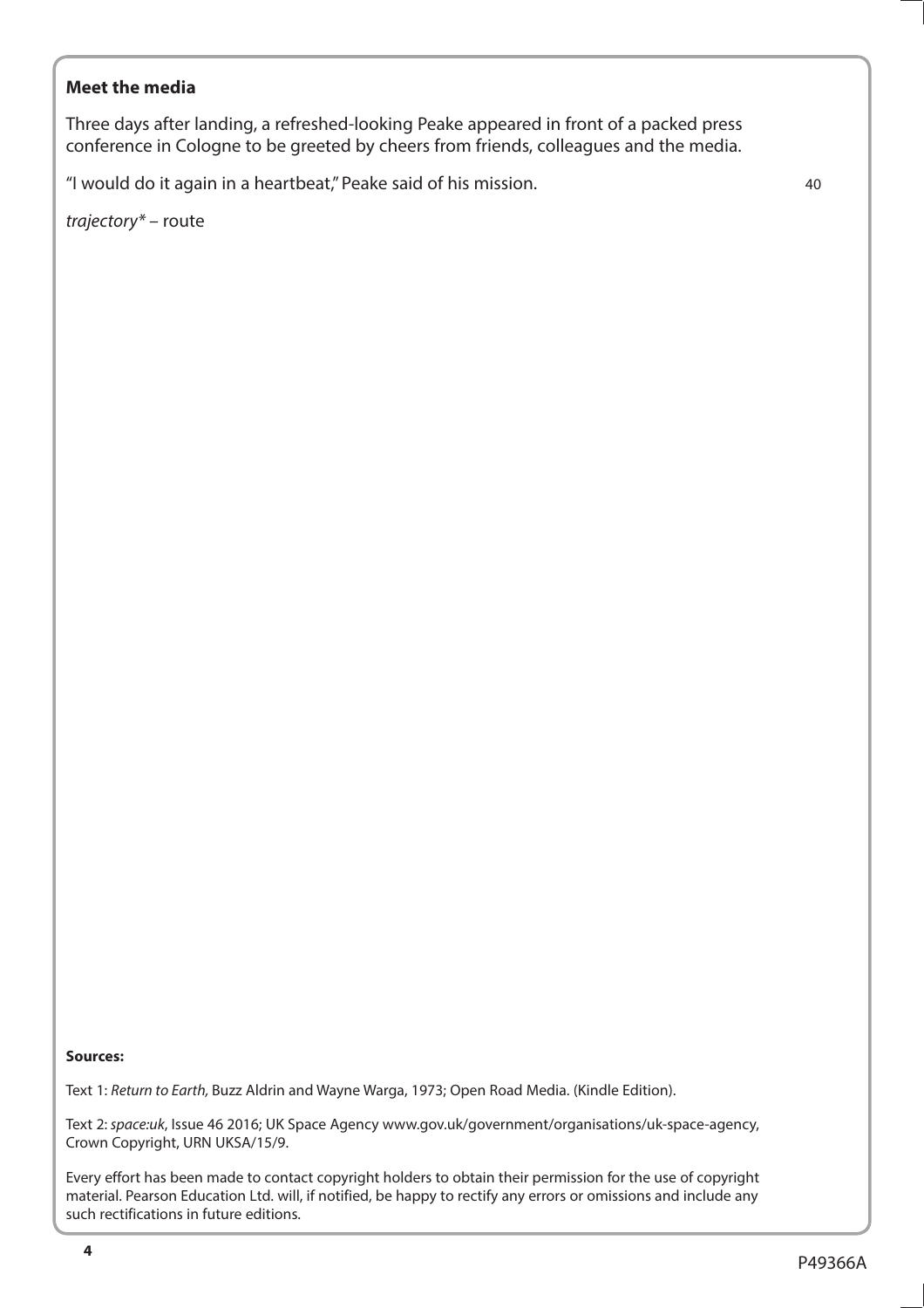| Surname                                                  |                      | Other names |                                   |
|----------------------------------------------------------|----------------------|-------------|-----------------------------------|
| <b>Pearson Edexcel</b><br>Level 1/Level 2 GCSE (9-1)     | <b>Centre Number</b> |             | Candidate Number                  |
|                                                          |                      |             |                                   |
| <b>English Language</b>                                  |                      |             |                                   |
| <b>Paper 2: Non-fiction and Transactional Writing</b>    |                      |             |                                   |
| Friday 3 November 2017 – Morning<br><b>Time: 2 hours</b> |                      |             | Paper Reference<br><b>1EN0/02</b> |
| You must have:                                           |                      |             | <b>Total Marks</b>                |

## **Instructions**

- **•** Use **black** ink or ball-point pen.
- **• Fill in the boxes** at the top of this page with your name, centre number and candidate number.
- **•** Answer **all** questions in Section A and **ONE** in Section B.
- **•** You should spend about 1 hour and 15 minutes on Section A.
- **•** You should spend about 45 minutes on Section B.
- **•** Answer the questions in the spaces provided

– there may be more space than you need.

## **Information**

- **•** The total mark for this paper is 96.
- **•** The marks for **each** question are shown in brackets – use this as a guide as to how much time to spend on each question.
- **•** Questions labelled with an **asterisk** (**\***) are ones where the quality of your written communication will be assessed
	- you should take particular care on these questions with your spelling, punctuation and grammar.

## **Advice**

- **•** Read each question carefully before you start to answer it.
- **•** Check your answers if you have time at the end.





**Turn over** 

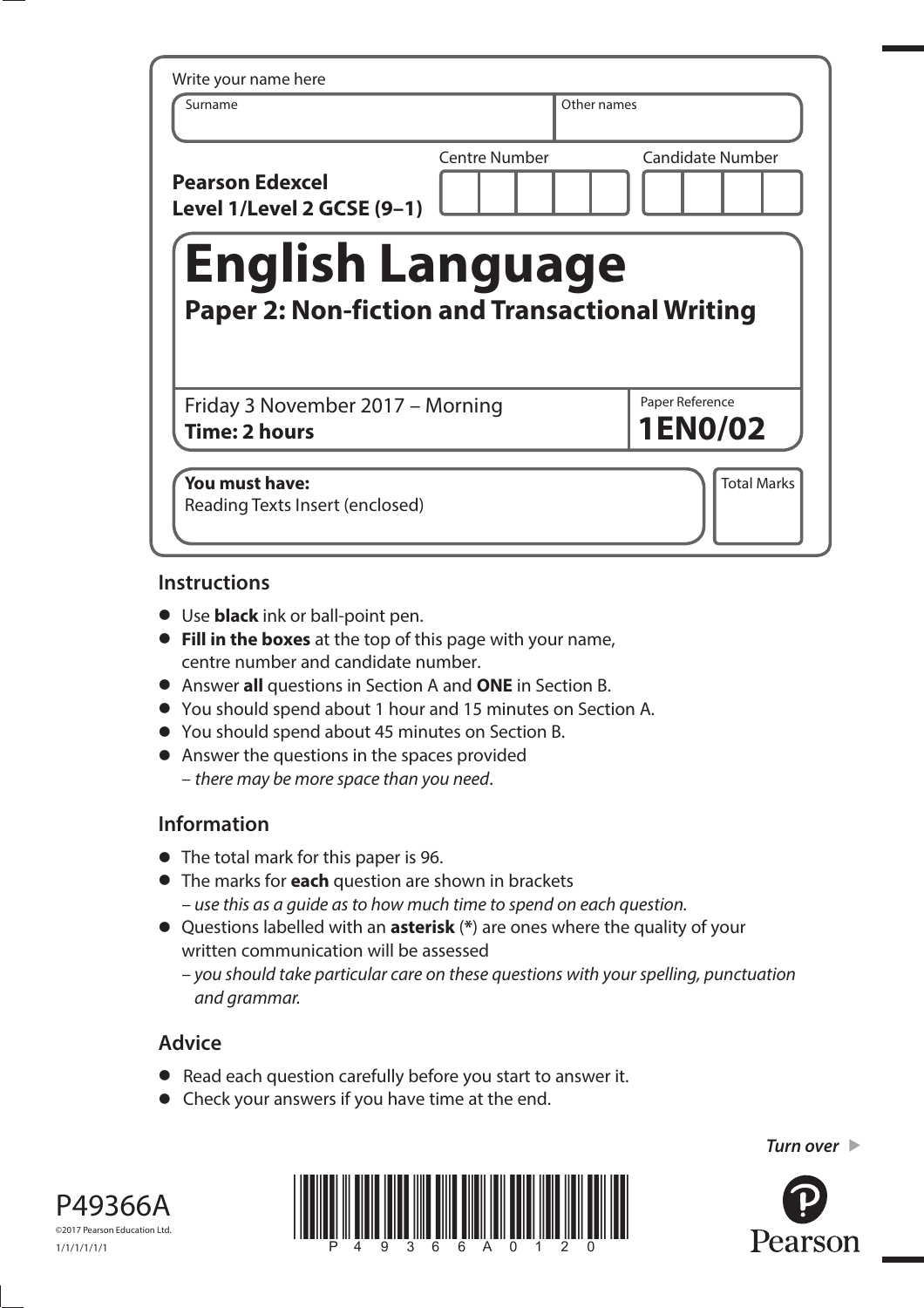| Read Text 1. Then answer Questions 1-3.<br>You should spend about 1 hour 15 minutes on the WHOLE of Section A (Questions 1-7).<br>Write your answers in the spaces provided.<br>From lines 1-5, identify two sights the writer is able to see.<br>$2$<br>(Total for Question 1 = 2 marks)<br>Give one example from lines 6-10 of how the writer uses language to show the<br>sensation of feeling weight.<br>Example from the text:<br>(1)<br>How the writer uses language:<br>(1)<br>(Total for Question 2 = 2 marks) | <b>SECTION A: Reading</b> |  |
|------------------------------------------------------------------------------------------------------------------------------------------------------------------------------------------------------------------------------------------------------------------------------------------------------------------------------------------------------------------------------------------------------------------------------------------------------------------------------------------------------------------------|---------------------------|--|
|                                                                                                                                                                                                                                                                                                                                                                                                                                                                                                                        |                           |  |
|                                                                                                                                                                                                                                                                                                                                                                                                                                                                                                                        |                           |  |
|                                                                                                                                                                                                                                                                                                                                                                                                                                                                                                                        |                           |  |
|                                                                                                                                                                                                                                                                                                                                                                                                                                                                                                                        |                           |  |
|                                                                                                                                                                                                                                                                                                                                                                                                                                                                                                                        |                           |  |
|                                                                                                                                                                                                                                                                                                                                                                                                                                                                                                                        |                           |  |
|                                                                                                                                                                                                                                                                                                                                                                                                                                                                                                                        |                           |  |
|                                                                                                                                                                                                                                                                                                                                                                                                                                                                                                                        |                           |  |
|                                                                                                                                                                                                                                                                                                                                                                                                                                                                                                                        |                           |  |
|                                                                                                                                                                                                                                                                                                                                                                                                                                                                                                                        |                           |  |
|                                                                                                                                                                                                                                                                                                                                                                                                                                                                                                                        |                           |  |
|                                                                                                                                                                                                                                                                                                                                                                                                                                                                                                                        |                           |  |
|                                                                                                                                                                                                                                                                                                                                                                                                                                                                                                                        |                           |  |
|                                                                                                                                                                                                                                                                                                                                                                                                                                                                                                                        |                           |  |
|                                                                                                                                                                                                                                                                                                                                                                                                                                                                                                                        |                           |  |
|                                                                                                                                                                                                                                                                                                                                                                                                                                                                                                                        |                           |  |
|                                                                                                                                                                                                                                                                                                                                                                                                                                                                                                                        |                           |  |
|                                                                                                                                                                                                                                                                                                                                                                                                                                                                                                                        |                           |  |
|                                                                                                                                                                                                                                                                                                                                                                                                                                                                                                                        |                           |  |
|                                                                                                                                                                                                                                                                                                                                                                                                                                                                                                                        |                           |  |
|                                                                                                                                                                                                                                                                                                                                                                                                                                                                                                                        |                           |  |
|                                                                                                                                                                                                                                                                                                                                                                                                                                                                                                                        |                           |  |
|                                                                                                                                                                                                                                                                                                                                                                                                                                                                                                                        |                           |  |
|                                                                                                                                                                                                                                                                                                                                                                                                                                                                                                                        |                           |  |
|                                                                                                                                                                                                                                                                                                                                                                                                                                                                                                                        |                           |  |
|                                                                                                                                                                                                                                                                                                                                                                                                                                                                                                                        |                           |  |
|                                                                                                                                                                                                                                                                                                                                                                                                                                                                                                                        |                           |  |

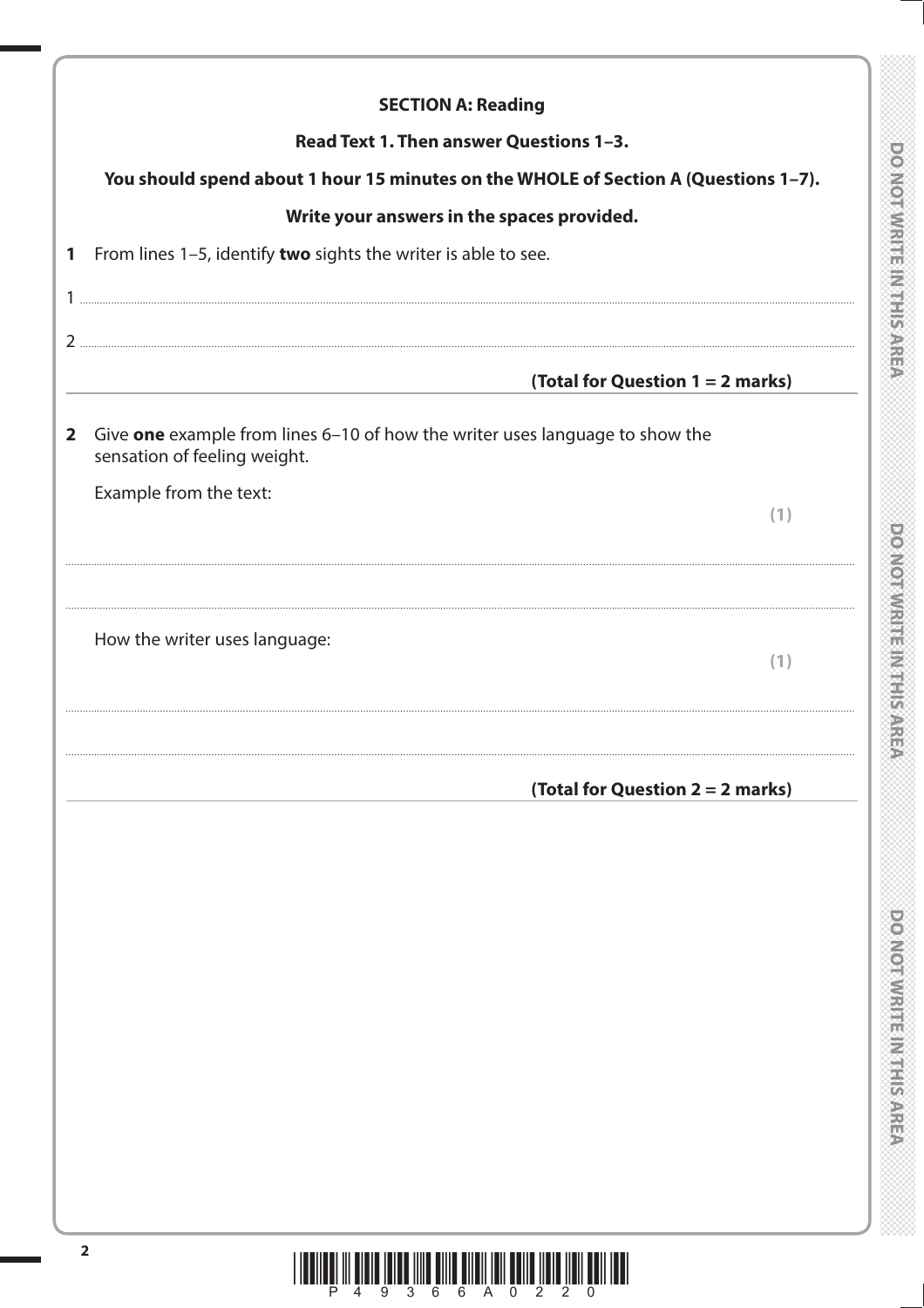| $\mathbf{3}$ | Analyse how the writer uses language and structure to interest and engage the<br>reader. |      |
|--------------|------------------------------------------------------------------------------------------|------|
|              | Support your views with detailed reference to the text.                                  | (15) |
|              |                                                                                          |      |
|              |                                                                                          |      |
|              |                                                                                          |      |
|              |                                                                                          |      |
|              |                                                                                          |      |
|              |                                                                                          |      |
|              |                                                                                          |      |
|              |                                                                                          |      |
|              |                                                                                          |      |
|              |                                                                                          |      |
|              |                                                                                          |      |
|              |                                                                                          |      |
|              |                                                                                          |      |
|              |                                                                                          |      |
|              |                                                                                          |      |
|              |                                                                                          |      |
|              |                                                                                          |      |
|              |                                                                                          |      |
|              |                                                                                          |      |
|              |                                                                                          |      |
|              |                                                                                          |      |

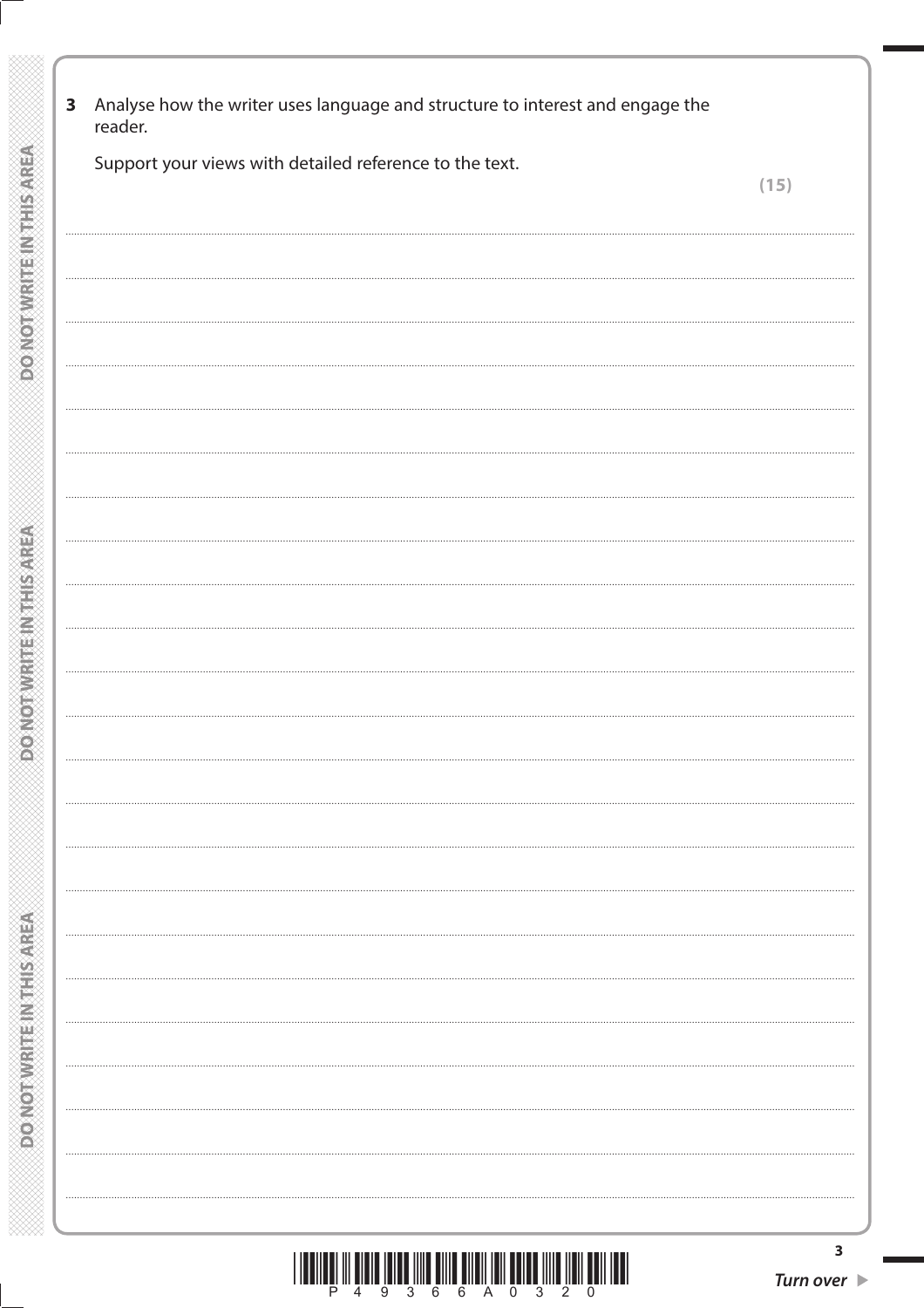| ğ<br>Ō                   |  |
|--------------------------|--|
|                          |  |
|                          |  |
|                          |  |
| é                        |  |
|                          |  |
| ċ<br>ķ                   |  |
|                          |  |
| ×                        |  |
|                          |  |
|                          |  |
| ÷<br>j                   |  |
|                          |  |
|                          |  |
|                          |  |
| スペン・スペン・スペン スペン・スペン<br>ą |  |
|                          |  |
|                          |  |
| a<br>M                   |  |
|                          |  |
| Ê                        |  |
| ý                        |  |
|                          |  |
|                          |  |
|                          |  |
| $\frac{1}{2}$            |  |
|                          |  |
|                          |  |
|                          |  |
|                          |  |
|                          |  |
|                          |  |
|                          |  |
|                          |  |
|                          |  |
|                          |  |
|                          |  |
| ۲                        |  |
|                          |  |
|                          |  |
|                          |  |
|                          |  |
|                          |  |
|                          |  |
|                          |  |
|                          |  |
|                          |  |
|                          |  |
|                          |  |
|                          |  |
|                          |  |
|                          |  |
|                          |  |
|                          |  |
|                          |  |
|                          |  |
|                          |  |
|                          |  |
|                          |  |
|                          |  |
|                          |  |
|                          |  |
|                          |  |
|                          |  |
| Ž                        |  |
|                          |  |
|                          |  |
|                          |  |
|                          |  |
| $\frac{1}{2}$            |  |
| Þ                        |  |
|                          |  |
|                          |  |
|                          |  |
|                          |  |
| ヘヘヘヘヘヘヘヘヘ<br>e<br>O      |  |
| ÷.                       |  |
| , YVVVVVVVVVVVVVV        |  |
|                          |  |
|                          |  |
|                          |  |
|                          |  |
|                          |  |
|                          |  |
| ï<br>¥                   |  |
|                          |  |
|                          |  |
| Ņ                        |  |
|                          |  |
|                          |  |
| $\epsilon$               |  |
|                          |  |
| XXXXXXXXX                |  |
|                          |  |
|                          |  |
|                          |  |
|                          |  |
| 医三角                      |  |
|                          |  |
|                          |  |
|                          |  |
|                          |  |
|                          |  |
|                          |  |
|                          |  |
| ř                        |  |
|                          |  |
|                          |  |
|                          |  |

| 4 |
|---|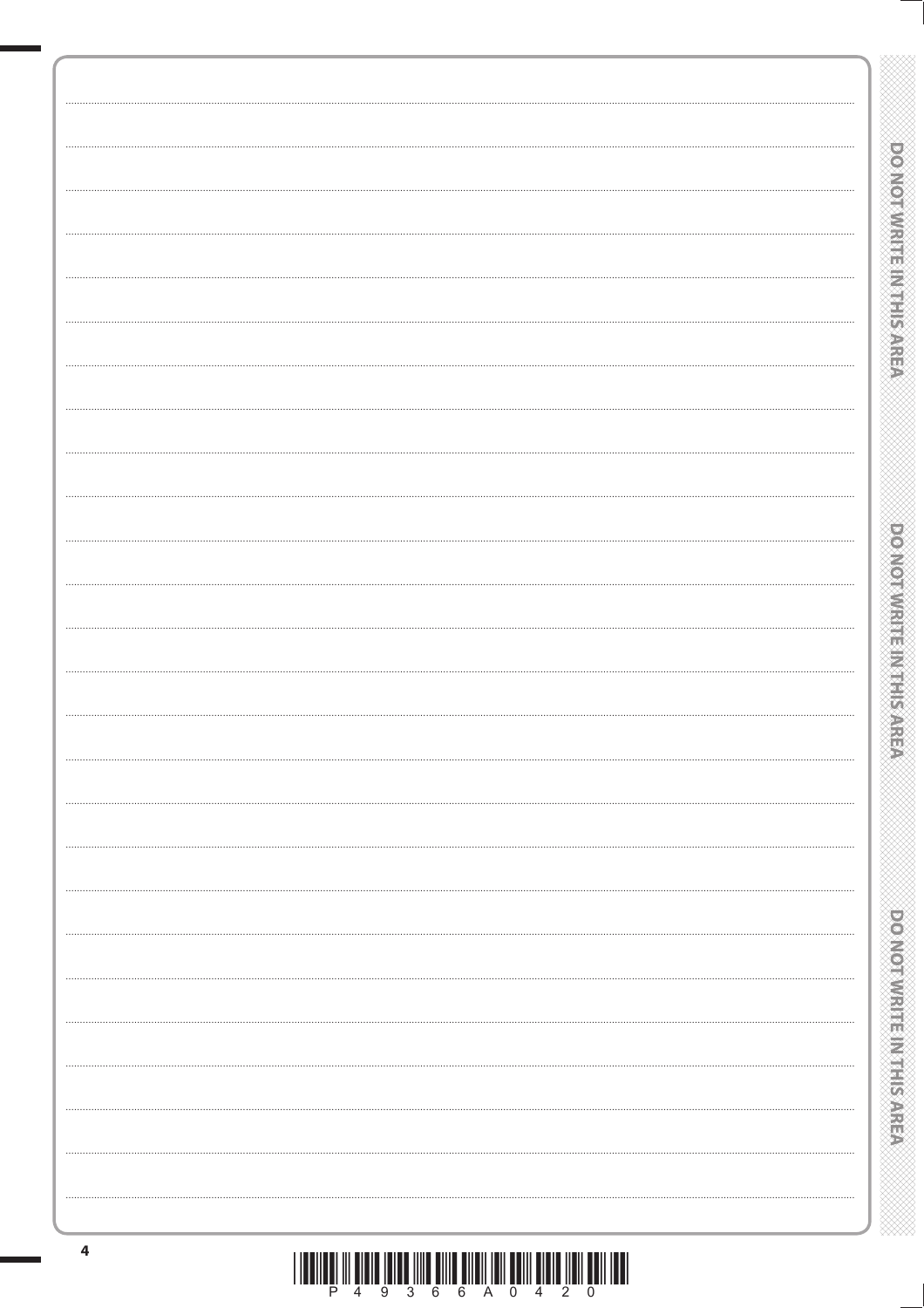| <b>DO NOTHER REPORTED AND</b> |                                   |
|-------------------------------|-----------------------------------|
|                               |                                   |
|                               |                                   |
|                               |                                   |
|                               |                                   |
|                               |                                   |
|                               |                                   |
|                               |                                   |
|                               |                                   |
|                               |                                   |
|                               |                                   |
|                               |                                   |
|                               |                                   |
|                               |                                   |
|                               |                                   |
|                               |                                   |
|                               |                                   |
|                               |                                   |
|                               |                                   |
|                               |                                   |
|                               |                                   |
|                               |                                   |
|                               |                                   |
|                               |                                   |
|                               |                                   |
|                               |                                   |
|                               |                                   |
|                               |                                   |
|                               |                                   |
|                               |                                   |
|                               |                                   |
|                               |                                   |
|                               |                                   |
| <b>MOTRWARE BINEED STATE</b>  |                                   |
|                               |                                   |
|                               |                                   |
|                               |                                   |
|                               |                                   |
|                               |                                   |
|                               |                                   |
|                               |                                   |
|                               |                                   |
| ő                             |                                   |
| ø                             |                                   |
|                               |                                   |
|                               |                                   |
|                               |                                   |
|                               |                                   |
|                               |                                   |
|                               |                                   |
|                               |                                   |
|                               |                                   |
|                               |                                   |
|                               |                                   |
|                               |                                   |
|                               |                                   |
|                               |                                   |
|                               |                                   |
|                               |                                   |
|                               |                                   |
|                               |                                   |
|                               |                                   |
|                               |                                   |
|                               |                                   |
|                               |                                   |
|                               |                                   |
|                               |                                   |
|                               |                                   |
|                               |                                   |
| <b>DONOTWRITEINSKISAREA</b>   |                                   |
|                               |                                   |
|                               |                                   |
|                               |                                   |
|                               | (Total for Question 3 = 15 marks) |
|                               |                                   |
|                               |                                   |
|                               |                                   |

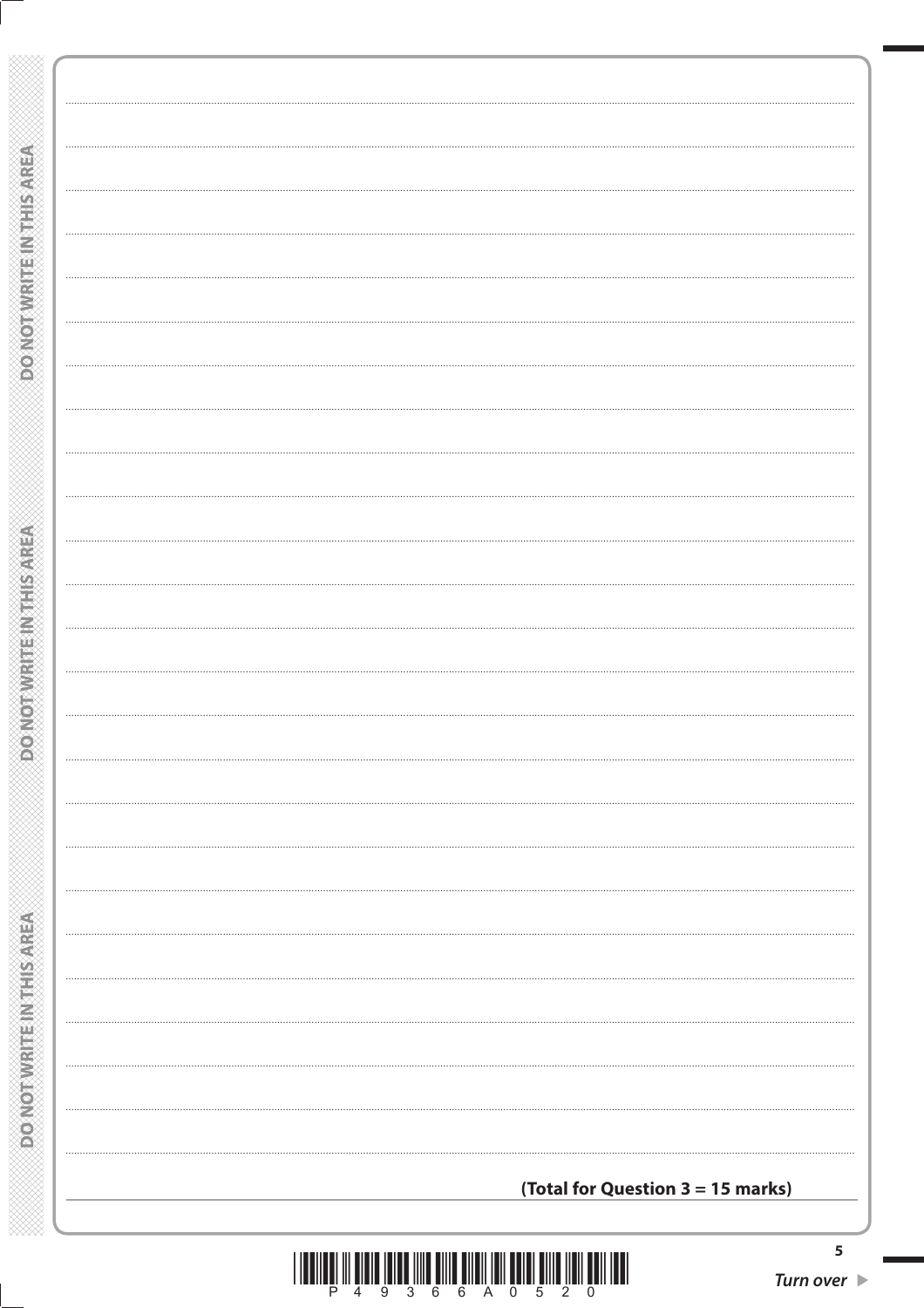| Read Text 2. Then answer Questions 4-6. |  |  |  |  |
|-----------------------------------------|--|--|--|--|
|-----------------------------------------|--|--|--|--|

#### Write your answers in the spaces provided.

From lines 22-27, identify how 'being back on earth' is a positive experience.  $\overline{\mathbf{4}}$ 

## (Total for Question  $4 = 1$  mark)

5 Some astronauts have likened the experience to going over Niagara Falls in a flaming barrel. Peake, however, described it as: "The best ride I've been on, ever."

In this example, from lines 5-6, how does the writer use language to show the experience of descending to earth?

## (Total for Question  $5 = 1$  mark)

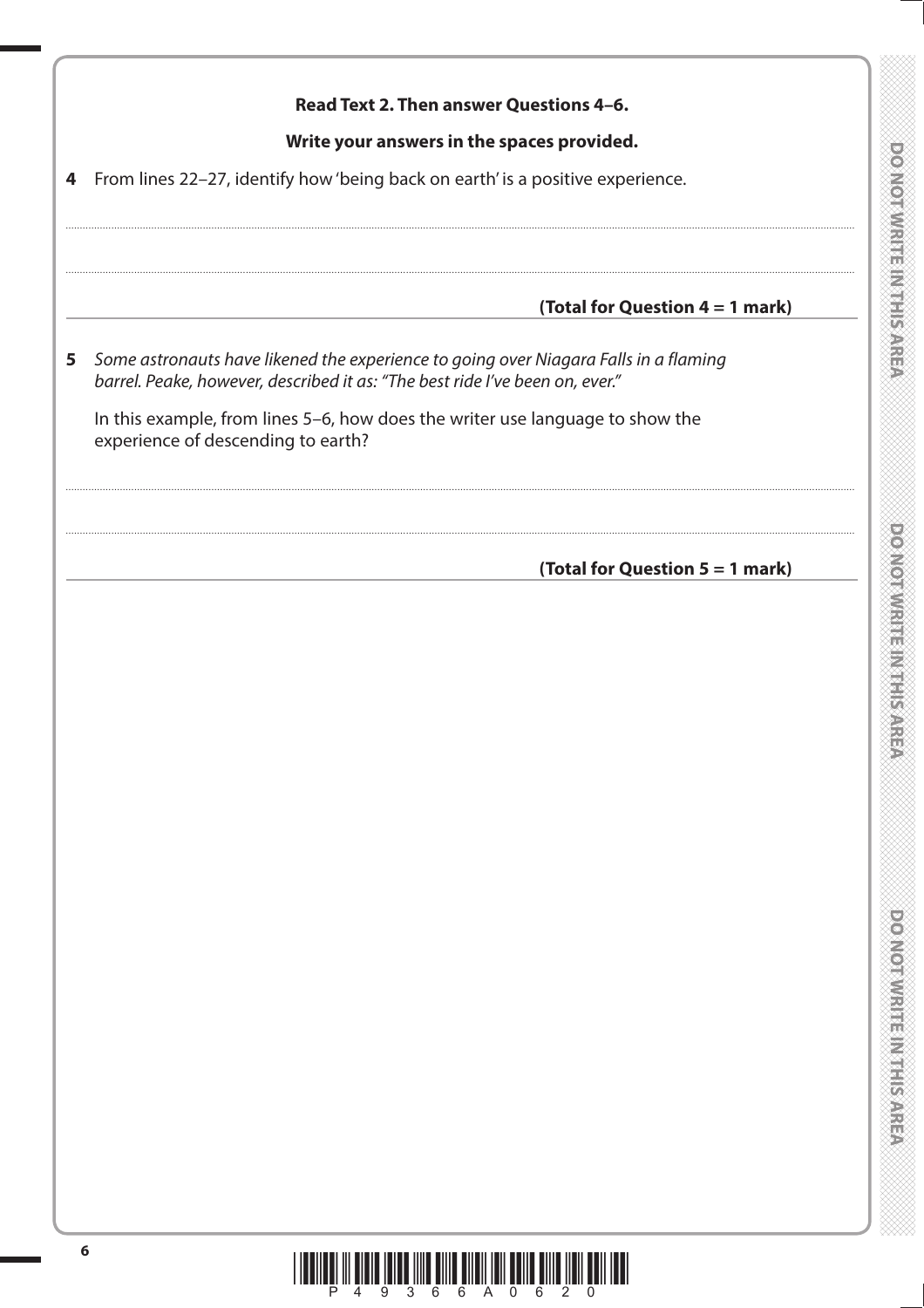| 6 | In this extract, the writer attempts to engage the reader through the description of<br>the return to earth. |      |
|---|--------------------------------------------------------------------------------------------------------------|------|
|   | Evaluate how successfully this is achieved.                                                                  |      |
|   | Support your views with detailed reference to the text.                                                      |      |
|   |                                                                                                              | (15) |
|   |                                                                                                              |      |
|   |                                                                                                              |      |
|   |                                                                                                              |      |
|   |                                                                                                              |      |
|   |                                                                                                              |      |
|   |                                                                                                              |      |
|   |                                                                                                              |      |
|   |                                                                                                              |      |
|   |                                                                                                              |      |
|   |                                                                                                              |      |
|   |                                                                                                              |      |
|   |                                                                                                              |      |
|   |                                                                                                              |      |
|   |                                                                                                              |      |
|   |                                                                                                              |      |
|   |                                                                                                              |      |
|   |                                                                                                              |      |
|   |                                                                                                              |      |
|   |                                                                                                              |      |
|   |                                                                                                              |      |
|   |                                                                                                              |      |
|   |                                                                                                              |      |
|   |                                                                                                              |      |
|   |                                                                                                              |      |
|   |                                                                                                              |      |
|   |                                                                                                              |      |
|   |                                                                                                              |      |

**DO NOT WRITE IN THIS AREA** 

**DO NOT WIRTH IN THIS AREA** 

**DONOT WRITEIN THIS AREA** 

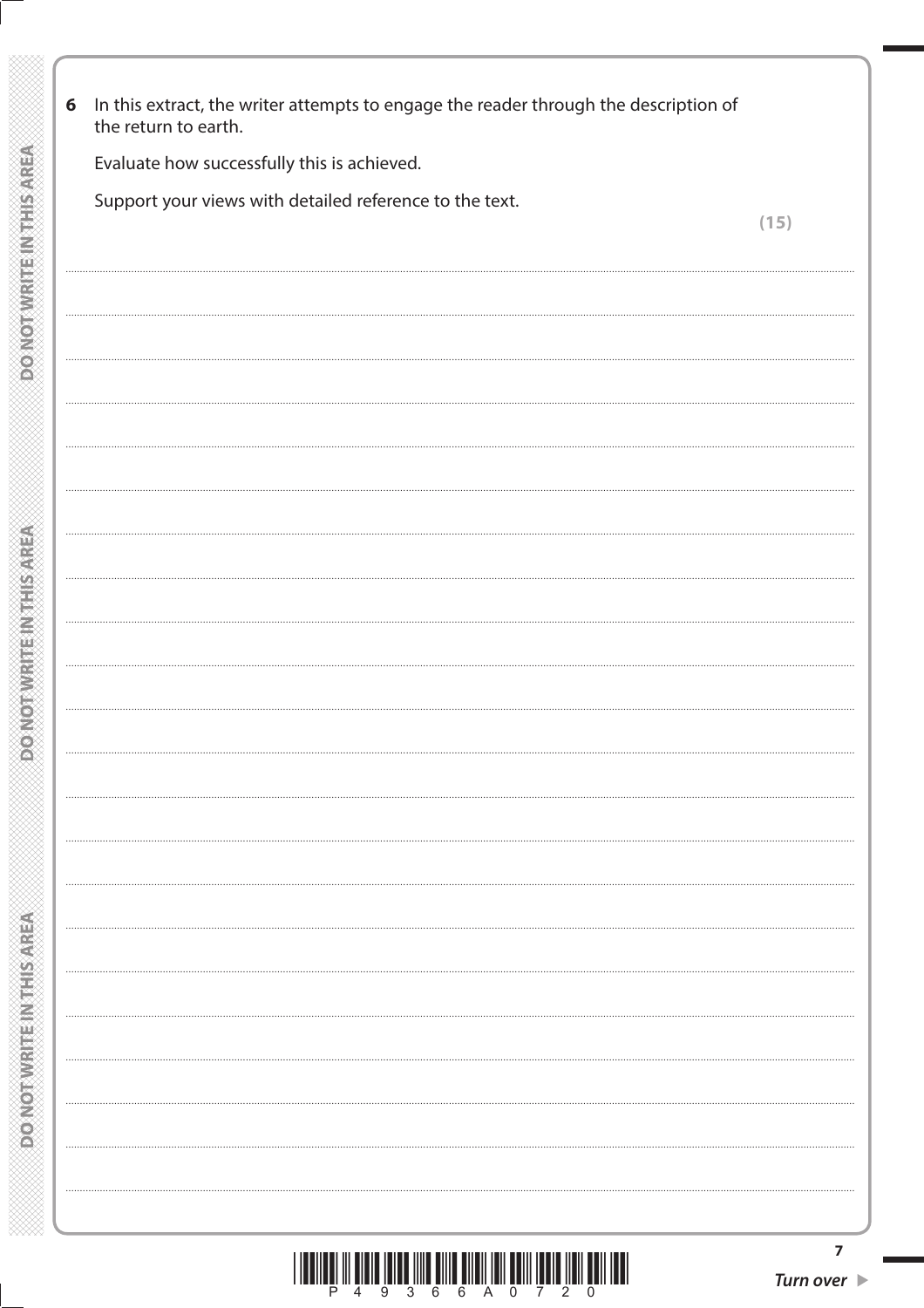| Ž<br>ź<br>≷<br>ź<br>$\langle$<br>ì<br>ĭ<br>⟩<br>≷<br>í<br>Ş<br>ò<br>پا<br>ž<br>r.<br>Ş<br>ź<br>٧<br>Š<br>8<br>▄<br>Z.<br>Ş<br>×<br>Ş<br>$\circ$<br>5 |
|------------------------------------------------------------------------------------------------------------------------------------------------------|
|                                                                                                                                                      |
|                                                                                                                                                      |
|                                                                                                                                                      |
|                                                                                                                                                      |
|                                                                                                                                                      |
|                                                                                                                                                      |
|                                                                                                                                                      |
|                                                                                                                                                      |
|                                                                                                                                                      |
|                                                                                                                                                      |
|                                                                                                                                                      |
|                                                                                                                                                      |
|                                                                                                                                                      |
|                                                                                                                                                      |
|                                                                                                                                                      |
|                                                                                                                                                      |
|                                                                                                                                                      |
|                                                                                                                                                      |
|                                                                                                                                                      |
|                                                                                                                                                      |
|                                                                                                                                                      |
|                                                                                                                                                      |
|                                                                                                                                                      |
|                                                                                                                                                      |
|                                                                                                                                                      |
|                                                                                                                                                      |
|                                                                                                                                                      |
|                                                                                                                                                      |
|                                                                                                                                                      |
|                                                                                                                                                      |
|                                                                                                                                                      |
|                                                                                                                                                      |
|                                                                                                                                                      |
|                                                                                                                                                      |
|                                                                                                                                                      |
|                                                                                                                                                      |
| اكت<br>ξ                                                                                                                                             |
|                                                                                                                                                      |
| ξ                                                                                                                                                    |
| Ĕ                                                                                                                                                    |
|                                                                                                                                                      |
| ź                                                                                                                                                    |
| j                                                                                                                                                    |
| ₩<br>Ş                                                                                                                                               |
|                                                                                                                                                      |
| 쓰<br>Ş                                                                                                                                               |
|                                                                                                                                                      |
| ∖                                                                                                                                                    |
| $\simeq$                                                                                                                                             |
| j                                                                                                                                                    |
| 8                                                                                                                                                    |
|                                                                                                                                                      |
|                                                                                                                                                      |
| Ş                                                                                                                                                    |
| $\sim$<br>$\left\langle \right\rangle$                                                                                                               |
| m                                                                                                                                                    |
| ⋋                                                                                                                                                    |
| 2<br>E.                                                                                                                                              |
|                                                                                                                                                      |
| $\left\langle \right\rangle$                                                                                                                         |
|                                                                                                                                                      |
| ₩<br>$\ddot{\phantom{0}}$                                                                                                                            |
| $\overline{\phantom{0}}$                                                                                                                             |
|                                                                                                                                                      |
| 董<br>ï                                                                                                                                               |
|                                                                                                                                                      |
| Ş<br>≃                                                                                                                                               |
| Ž                                                                                                                                                    |
| h                                                                                                                                                    |
|                                                                                                                                                      |
|                                                                                                                                                      |
|                                                                                                                                                      |
| Ŝ<br>ź                                                                                                                                               |
| î.                                                                                                                                                   |
|                                                                                                                                                      |
| b<br>ş<br>é                                                                                                                                          |
| a.                                                                                                                                                   |
| ž                                                                                                                                                    |
| è<br>h                                                                                                                                               |
| Ž                                                                                                                                                    |
| л                                                                                                                                                    |
|                                                                                                                                                      |
|                                                                                                                                                      |
| Ş<br>ź                                                                                                                                               |
| Þ                                                                                                                                                    |
| ź                                                                                                                                                    |
| ì                                                                                                                                                    |
| ì                                                                                                                                                    |
|                                                                                                                                                      |
|                                                                                                                                                      |
| )                                                                                                                                                    |
| š                                                                                                                                                    |
| Ś                                                                                                                                                    |
| ć                                                                                                                                                    |
|                                                                                                                                                      |
|                                                                                                                                                      |
| Ş                                                                                                                                                    |

| ${\bf 8}$ |  |  |
|-----------|--|--|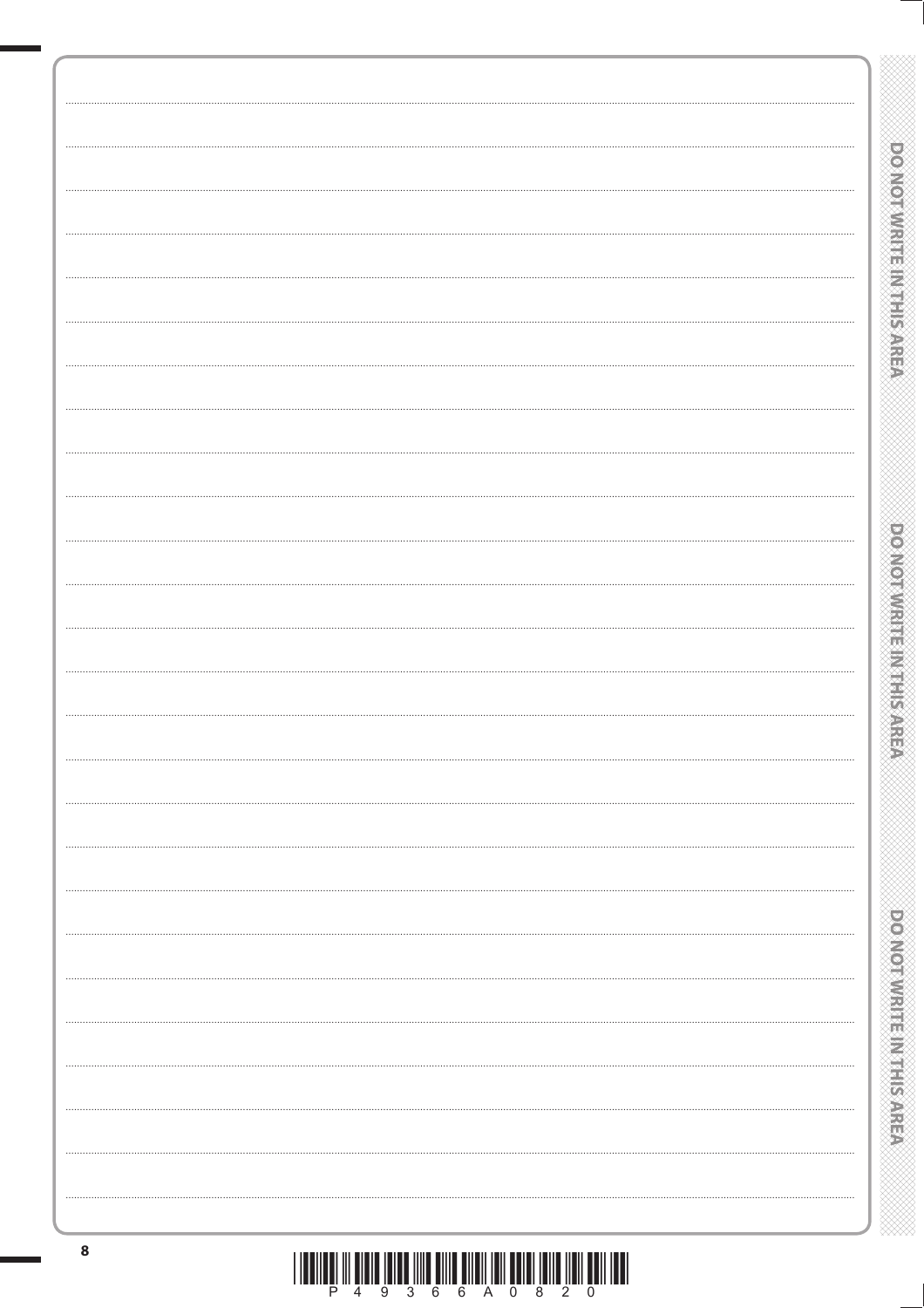| <b>DO NOTHER REINGERS AREA</b>    |                                   |
|-----------------------------------|-----------------------------------|
|                                   |                                   |
|                                   |                                   |
|                                   |                                   |
|                                   |                                   |
|                                   |                                   |
|                                   |                                   |
|                                   |                                   |
|                                   |                                   |
|                                   |                                   |
|                                   |                                   |
|                                   |                                   |
|                                   |                                   |
|                                   |                                   |
|                                   |                                   |
|                                   |                                   |
|                                   |                                   |
|                                   |                                   |
|                                   |                                   |
|                                   |                                   |
| <b>MOTRWARE BINEED STATE</b>      |                                   |
|                                   |                                   |
|                                   |                                   |
|                                   |                                   |
| ő                                 |                                   |
| œ                                 |                                   |
|                                   |                                   |
|                                   |                                   |
|                                   |                                   |
|                                   |                                   |
|                                   |                                   |
|                                   |                                   |
|                                   |                                   |
|                                   |                                   |
| <b>REPARTING TERMINING CONCER</b> |                                   |
|                                   |                                   |
|                                   |                                   |
|                                   |                                   |
|                                   |                                   |
|                                   |                                   |
|                                   |                                   |
|                                   |                                   |
|                                   |                                   |
|                                   |                                   |
|                                   |                                   |
|                                   |                                   |
|                                   | (Total for Question 6 = 15 marks) |
|                                   |                                   |
|                                   |                                   |

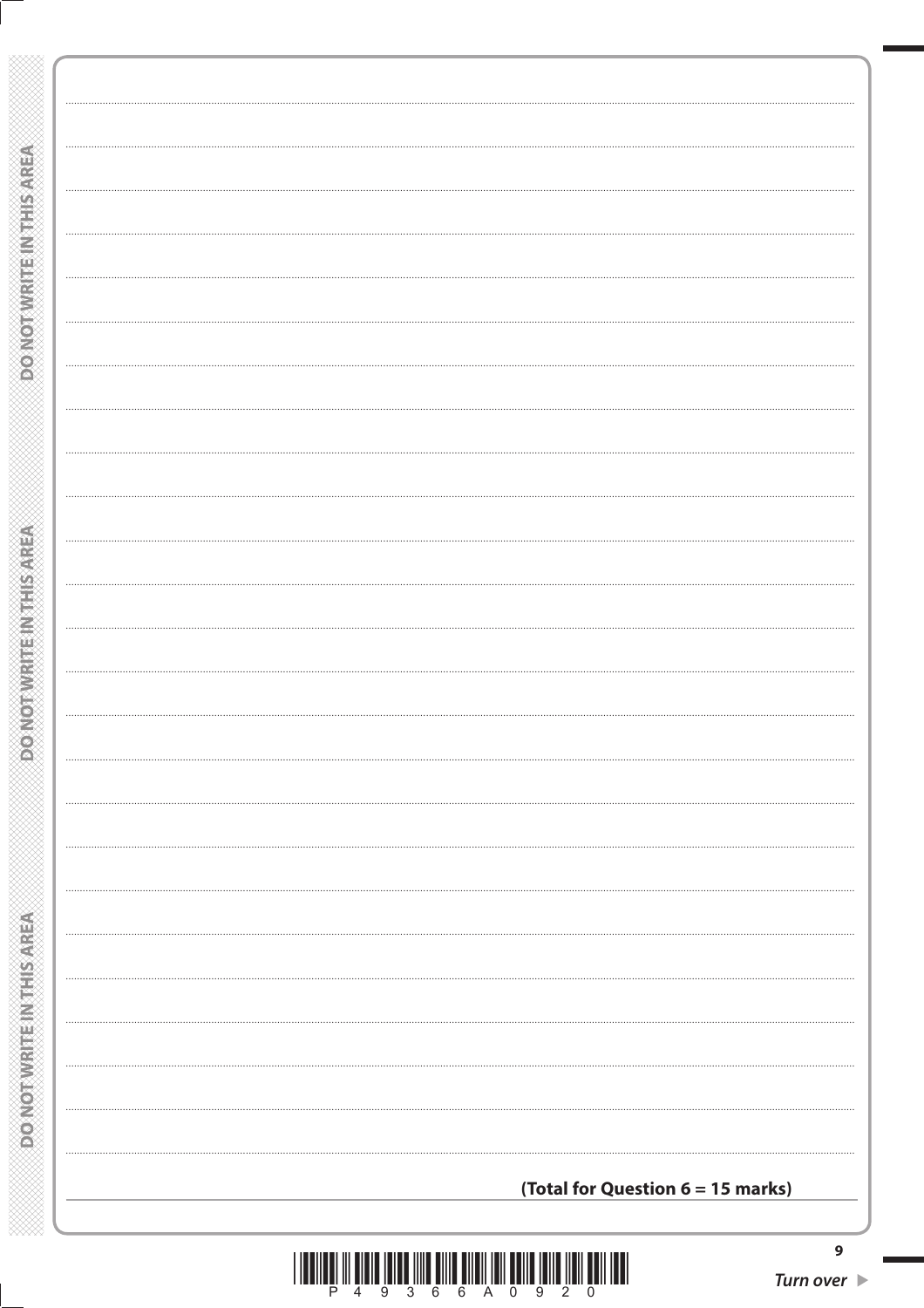| Question 7 is about Text 1 and Text 2. Answer both parts of the question.<br>Refer to both texts in your answers. |     |
|-------------------------------------------------------------------------------------------------------------------|-----|
| Write your answer in the space provided.                                                                          |     |
| (a) The two texts show the experiences of astronauts returning to earth.<br>7                                     |     |
| What similarities do these experiences share in these extracts?                                                   |     |
| Use evidence from both texts to support your answer.                                                              | (6) |
|                                                                                                                   |     |
|                                                                                                                   |     |
|                                                                                                                   |     |
|                                                                                                                   |     |
|                                                                                                                   |     |
|                                                                                                                   |     |
|                                                                                                                   |     |
|                                                                                                                   |     |
|                                                                                                                   |     |
|                                                                                                                   |     |
|                                                                                                                   |     |
|                                                                                                                   |     |
|                                                                                                                   |     |
|                                                                                                                   |     |
|                                                                                                                   |     |
|                                                                                                                   |     |
|                                                                                                                   |     |
|                                                                                                                   |     |
|                                                                                                                   |     |
|                                                                                                                   |     |
|                                                                                                                   |     |
|                                                                                                                   |     |
|                                                                                                                   |     |
|                                                                                                                   |     |
|                                                                                                                   |     |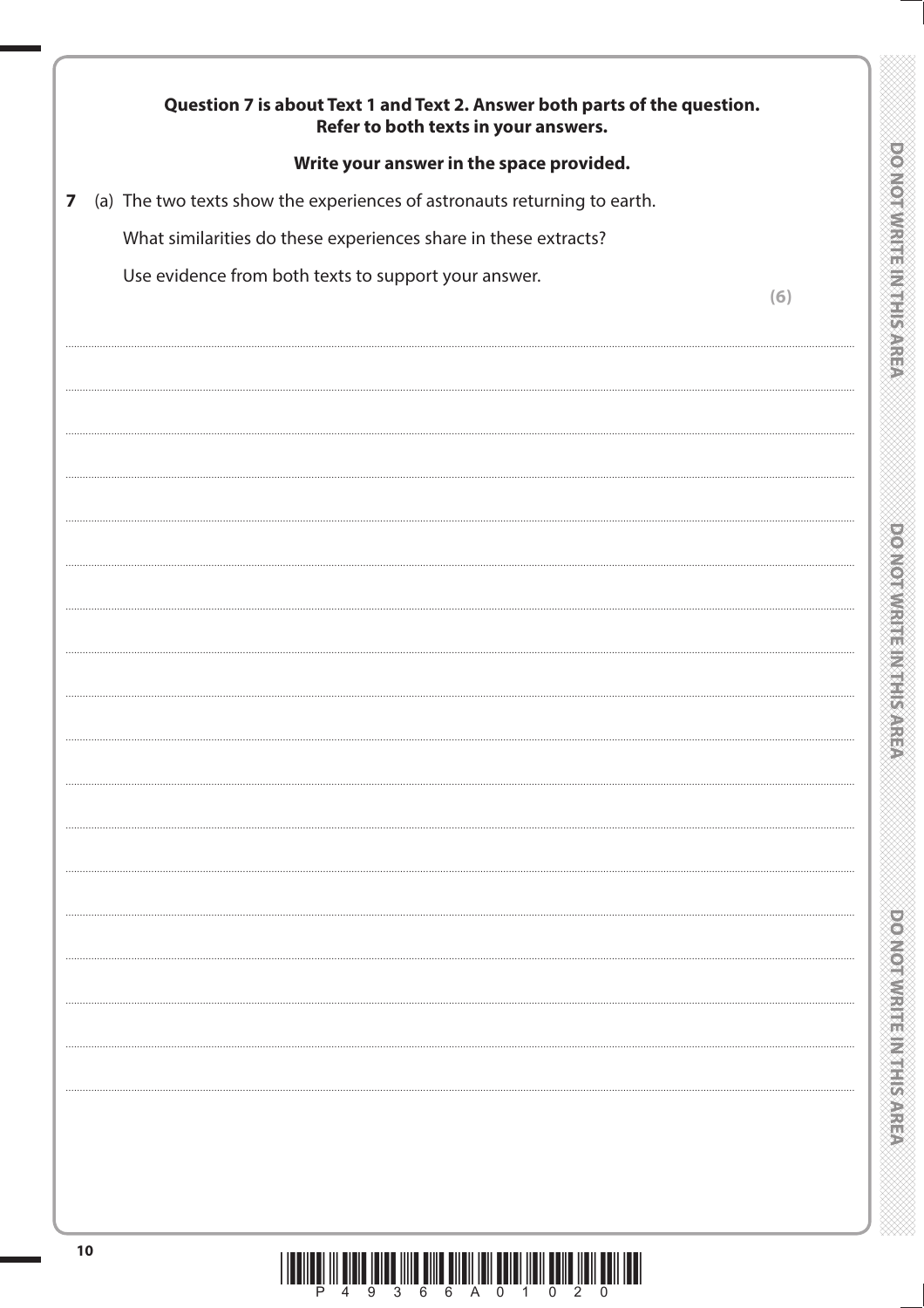| Support your answer with detailed references to the texts. |      |  |  |  |  |  |
|------------------------------------------------------------|------|--|--|--|--|--|
|                                                            | (14) |  |  |  |  |  |
|                                                            |      |  |  |  |  |  |
|                                                            |      |  |  |  |  |  |
|                                                            |      |  |  |  |  |  |
|                                                            |      |  |  |  |  |  |
|                                                            |      |  |  |  |  |  |
|                                                            |      |  |  |  |  |  |
|                                                            |      |  |  |  |  |  |
|                                                            |      |  |  |  |  |  |
|                                                            |      |  |  |  |  |  |
|                                                            |      |  |  |  |  |  |
|                                                            |      |  |  |  |  |  |
|                                                            |      |  |  |  |  |  |
|                                                            |      |  |  |  |  |  |
|                                                            |      |  |  |  |  |  |
|                                                            |      |  |  |  |  |  |
|                                                            |      |  |  |  |  |  |
|                                                            |      |  |  |  |  |  |
|                                                            |      |  |  |  |  |  |
|                                                            |      |  |  |  |  |  |
|                                                            |      |  |  |  |  |  |
|                                                            |      |  |  |  |  |  |
|                                                            |      |  |  |  |  |  |
|                                                            |      |  |  |  |  |  |
|                                                            |      |  |  |  |  |  |
|                                                            |      |  |  |  |  |  |
|                                                            |      |  |  |  |  |  |
|                                                            |      |  |  |  |  |  |
|                                                            |      |  |  |  |  |  |
|                                                            |      |  |  |  |  |  |
|                                                            |      |  |  |  |  |  |
|                                                            |      |  |  |  |  |  |
|                                                            |      |  |  |  |  |  |
|                                                            |      |  |  |  |  |  |
|                                                            |      |  |  |  |  |  |
|                                                            |      |  |  |  |  |  |
|                                                            |      |  |  |  |  |  |
|                                                            |      |  |  |  |  |  |
|                                                            |      |  |  |  |  |  |

**DONOTWRITE IN THIS AREA** 

**DONOTWRITEINTHISMREA** 

**DONOTWRITEIN THIS AREA**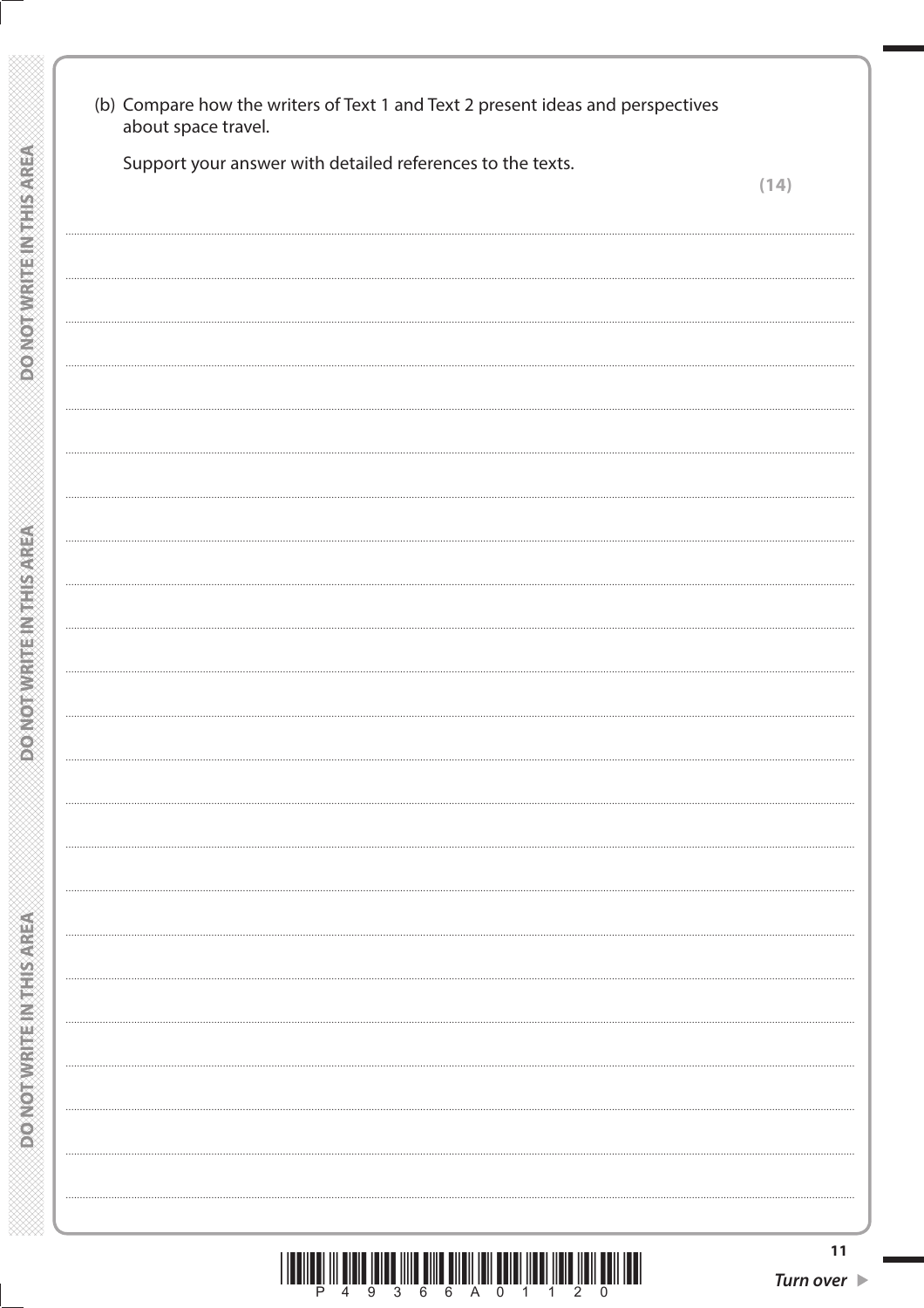|  |    |    | Ñ |   |  |
|--|----|----|---|---|--|
|  |    |    |   |   |  |
|  |    |    |   |   |  |
|  |    |    |   |   |  |
|  |    | ĺ  |   |   |  |
|  |    |    |   |   |  |
|  |    |    |   |   |  |
|  |    |    |   |   |  |
|  |    | ×  |   |   |  |
|  |    |    |   |   |  |
|  | î  |    | ⊨ | í |  |
|  |    |    |   |   |  |
|  |    |    |   |   |  |
|  |    |    |   |   |  |
|  |    |    |   |   |  |
|  |    |    |   | l |  |
|  |    | ×, |   |   |  |
|  |    |    |   |   |  |
|  |    |    |   |   |  |
|  |    | é  |   |   |  |
|  |    |    |   |   |  |
|  |    |    |   |   |  |
|  |    | ì. |   |   |  |
|  |    |    |   |   |  |
|  | 美俚 |    |   |   |  |
|  |    |    |   |   |  |
|  |    |    |   |   |  |
|  |    |    |   | l |  |
|  |    |    |   |   |  |
|  |    | ≚  |   |   |  |
|  |    |    |   |   |  |
|  |    |    |   |   |  |
|  |    |    | i |   |  |
|  |    |    |   |   |  |
|  |    |    |   |   |  |
|  |    | ∍  |   | İ |  |
|  |    |    |   |   |  |
|  |    | è  |   | l |  |
|  |    |    |   |   |  |
|  |    | è  |   |   |  |
|  |    |    |   |   |  |
|  |    |    |   |   |  |
|  |    | ₩  |   |   |  |
|  |    |    |   |   |  |
|  | ¥  |    |   |   |  |
|  |    |    |   |   |  |
|  |    |    |   |   |  |
|  |    | ć  |   |   |  |
|  |    |    |   |   |  |
|  |    |    |   |   |  |
|  |    |    |   | ١ |  |
|  |    |    |   |   |  |
|  |    |    |   |   |  |
|  | ŝ  |    |   |   |  |
|  |    |    |   |   |  |
|  |    |    |   |   |  |
|  |    |    |   |   |  |
|  |    | É  |   |   |  |
|  |    |    |   |   |  |
|  |    |    |   |   |  |
|  | í  |    |   |   |  |
|  | l  |    |   |   |  |
|  |    |    |   |   |  |
|  | g  |    | è |   |  |
|  |    |    |   |   |  |
|  | ŏ  |    |   |   |  |
|  |    |    |   |   |  |
|  |    |    |   |   |  |
|  |    |    |   |   |  |
|  |    |    |   |   |  |
|  |    |    |   |   |  |
|  |    |    |   |   |  |

| $12$ | ¦"¦<br>$\overline{4}$ |  |                                |
|------|-----------------------|--|--------------------------------|
|      |                       |  | <b>Designations</b>            |
|      |                       |  |                                |
|      |                       |  | <b>PONOININE IN NETWORKS</b>   |
|      |                       |  |                                |
|      |                       |  |                                |
|      |                       |  |                                |
|      |                       |  | <b>DOMORRING IN THE READER</b> |
|      |                       |  |                                |
|      |                       |  |                                |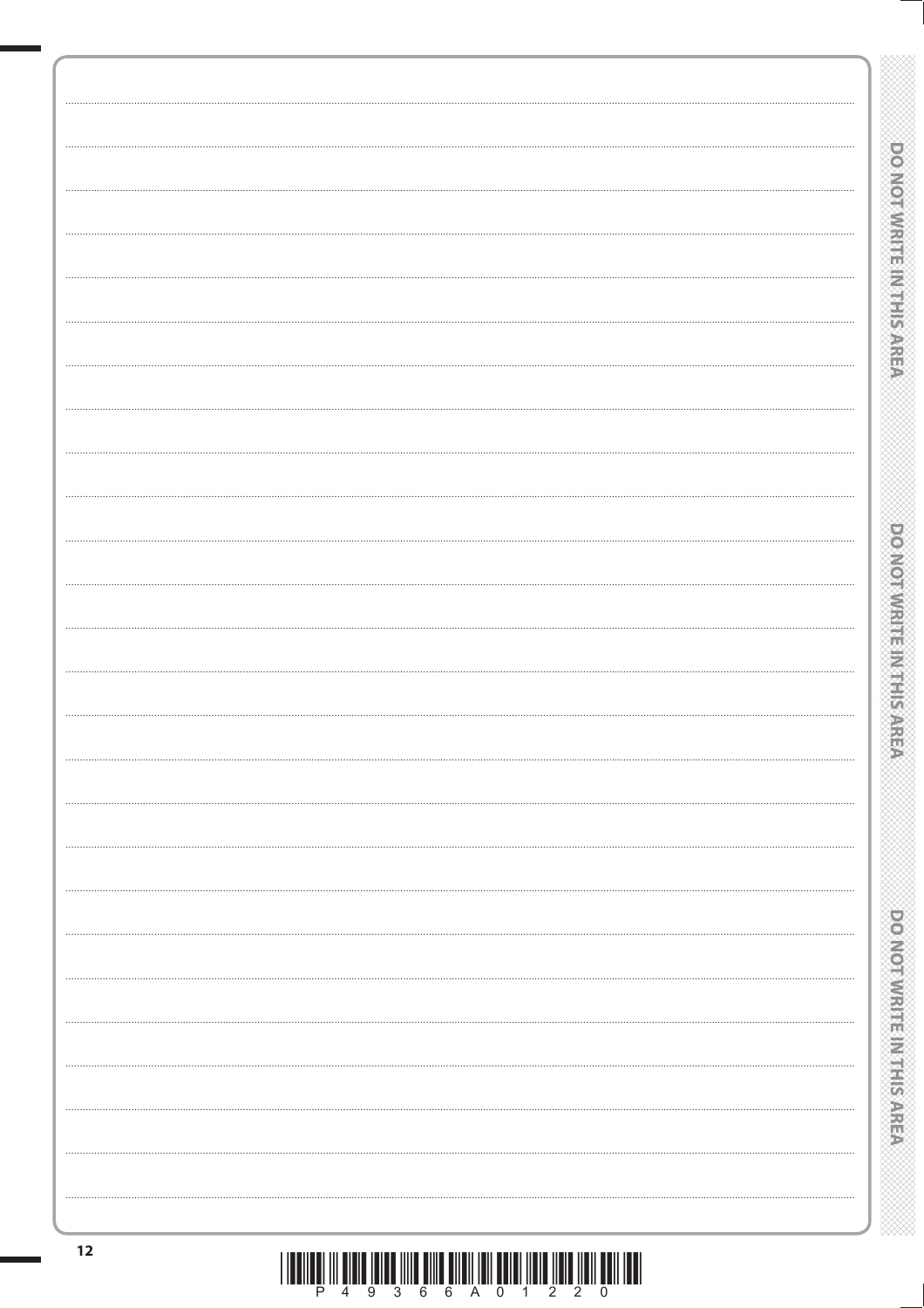| <b>DONORWRITEINTHISAREA</b>                 |                                       |
|---------------------------------------------|---------------------------------------|
|                                             |                                       |
|                                             |                                       |
|                                             |                                       |
|                                             |                                       |
|                                             |                                       |
|                                             |                                       |
|                                             |                                       |
|                                             |                                       |
|                                             |                                       |
|                                             |                                       |
|                                             |                                       |
|                                             |                                       |
|                                             |                                       |
|                                             |                                       |
|                                             |                                       |
|                                             |                                       |
|                                             |                                       |
|                                             |                                       |
|                                             |                                       |
|                                             |                                       |
|                                             |                                       |
|                                             |                                       |
|                                             |                                       |
| <b><i><u>CONTRACTORS IN STRACTS</u></i></b> |                                       |
|                                             |                                       |
|                                             |                                       |
|                                             |                                       |
| Č                                           |                                       |
|                                             |                                       |
|                                             |                                       |
|                                             |                                       |
|                                             |                                       |
|                                             |                                       |
|                                             |                                       |
|                                             |                                       |
|                                             |                                       |
|                                             |                                       |
|                                             |                                       |
|                                             |                                       |
|                                             |                                       |
|                                             |                                       |
|                                             |                                       |
|                                             |                                       |
|                                             |                                       |
|                                             |                                       |
| <b>DO NOT WRITE IN THIS AREA</b>            |                                       |
|                                             |                                       |
|                                             | (Total for Question 7 = 20 marks)     |
|                                             |                                       |
|                                             | <b>TOTAL FOR SECTION A = 56 MARKS</b> |
|                                             |                                       |
|                                             |                                       |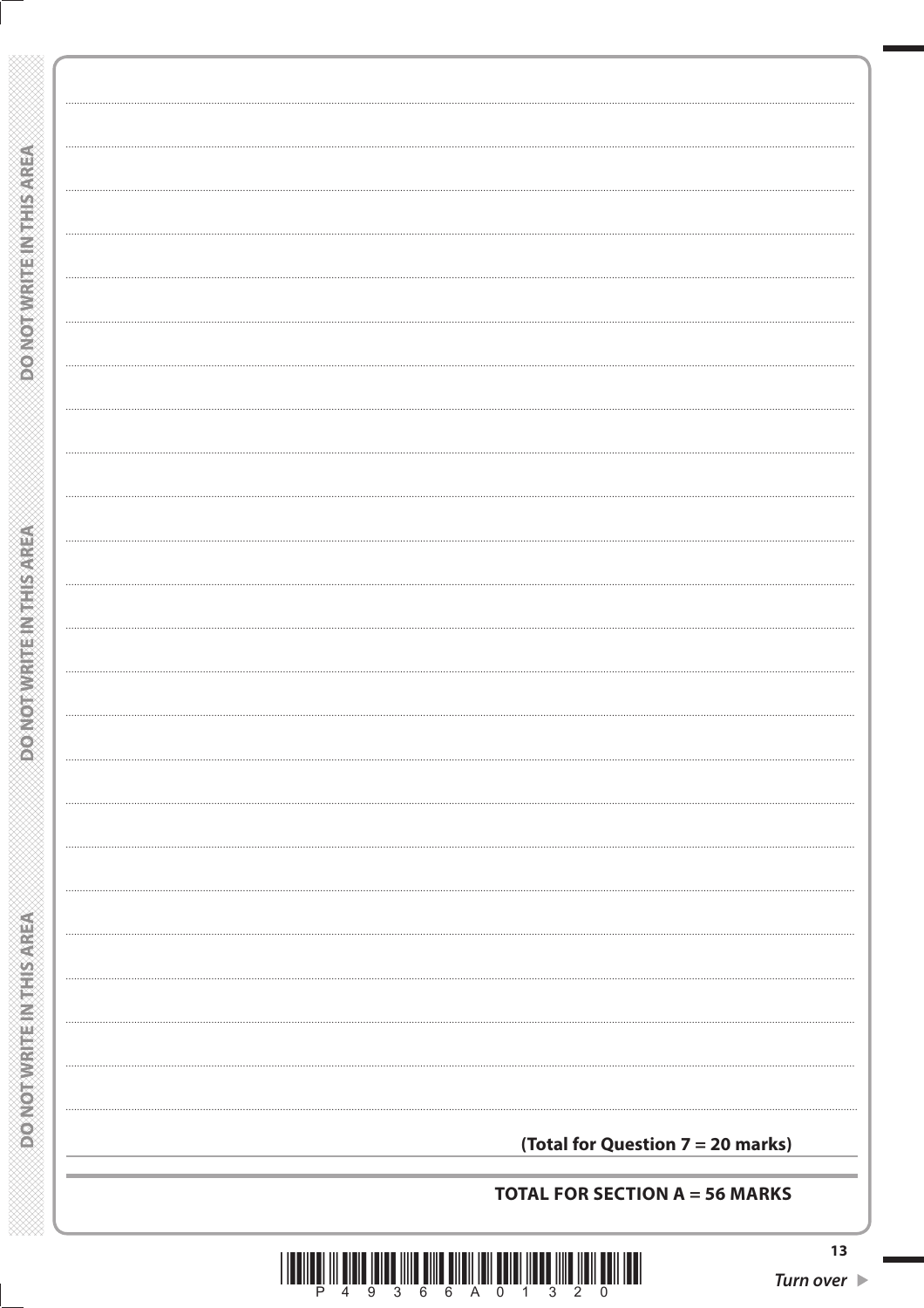**DOMORWRITEINGSTRASSE** 

**SECTION B: Transactional Writing**

## **Answer ONE question. You should spend about 45 minutes on this section.**

## **Write your answer in the space provided.**

## **EITHER**

**8** Write a section for a guidebook giving advice to people planning to travel. **\***

In your guidebook, you should consider:

- what types of travelling people might do
- what or who you suggest travellers take with them and why
- advice on staying safe while travelling

as well as any other ideas you might have.

\*Your response will be marked for the accurate and appropriate use of vocabulary, spelling, punctuation and grammar.

## **(Total for Question 8 = 40 marks)**

## **OR**

**9** Your school or college has invited suggestions for an inspirational public figure to give a speech to staff and students. **\***

Write a letter to the Headteacher or Principal giving your suggestion.

In your letter, you could include:

- your views on what an inspirational public figure is
- the person you have chosen and what they do
- their inspirational qualities

as well as any other ideas you might have.

\*Your response will be marked for the accurate and appropriate use of vocabulary, spelling, punctuation and grammar.

 **(Total for Question 9 = 40 marks)**

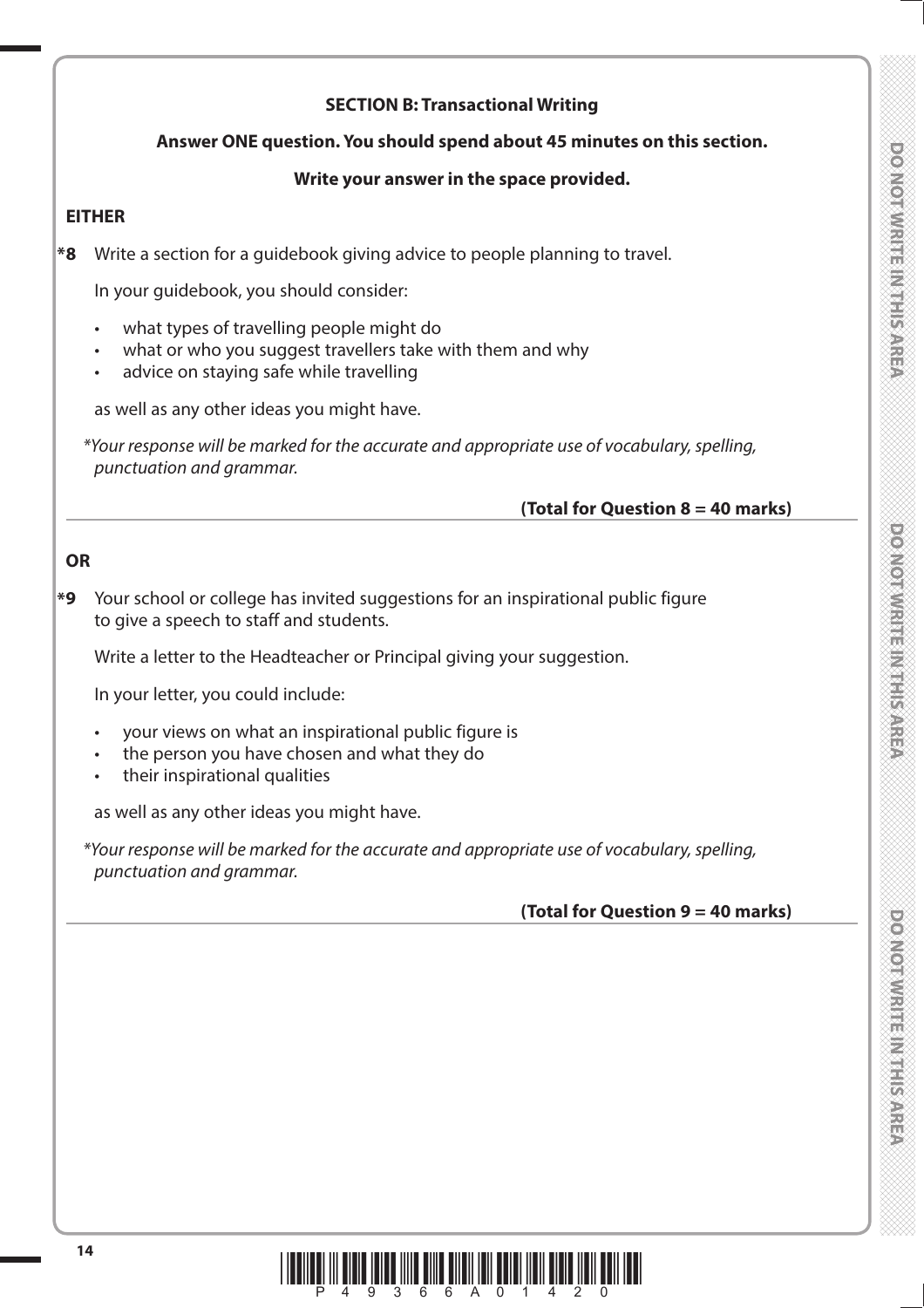|                                                                                                                                                                                                                         | <b>SECTION B: Transactional Writing</b> |  |  |  |  |  |
|-------------------------------------------------------------------------------------------------------------------------------------------------------------------------------------------------------------------------|-----------------------------------------|--|--|--|--|--|
| Indicate which question you are answering by marking a cross in the box $\boxtimes$ . If you change your<br>mind, put a line through the box $\boxtimes$ and then indicate your new question with a cross $\boxtimes$ . |                                         |  |  |  |  |  |
| Chosen question number: Question 8                                                                                                                                                                                      | Question 9                              |  |  |  |  |  |
| Write your answer to Section B here:                                                                                                                                                                                    |                                         |  |  |  |  |  |
|                                                                                                                                                                                                                         |                                         |  |  |  |  |  |
|                                                                                                                                                                                                                         |                                         |  |  |  |  |  |
|                                                                                                                                                                                                                         |                                         |  |  |  |  |  |
|                                                                                                                                                                                                                         |                                         |  |  |  |  |  |
|                                                                                                                                                                                                                         |                                         |  |  |  |  |  |
|                                                                                                                                                                                                                         |                                         |  |  |  |  |  |
|                                                                                                                                                                                                                         |                                         |  |  |  |  |  |
|                                                                                                                                                                                                                         |                                         |  |  |  |  |  |
|                                                                                                                                                                                                                         |                                         |  |  |  |  |  |
|                                                                                                                                                                                                                         |                                         |  |  |  |  |  |
|                                                                                                                                                                                                                         |                                         |  |  |  |  |  |
|                                                                                                                                                                                                                         |                                         |  |  |  |  |  |
|                                                                                                                                                                                                                         |                                         |  |  |  |  |  |
|                                                                                                                                                                                                                         |                                         |  |  |  |  |  |
|                                                                                                                                                                                                                         |                                         |  |  |  |  |  |
|                                                                                                                                                                                                                         |                                         |  |  |  |  |  |
|                                                                                                                                                                                                                         |                                         |  |  |  |  |  |
|                                                                                                                                                                                                                         |                                         |  |  |  |  |  |
|                                                                                                                                                                                                                         |                                         |  |  |  |  |  |
|                                                                                                                                                                                                                         |                                         |  |  |  |  |  |
|                                                                                                                                                                                                                         |                                         |  |  |  |  |  |

**DO NOTWERF INTHIS AREA** 

DO NOT WRITE IN THIS AREA

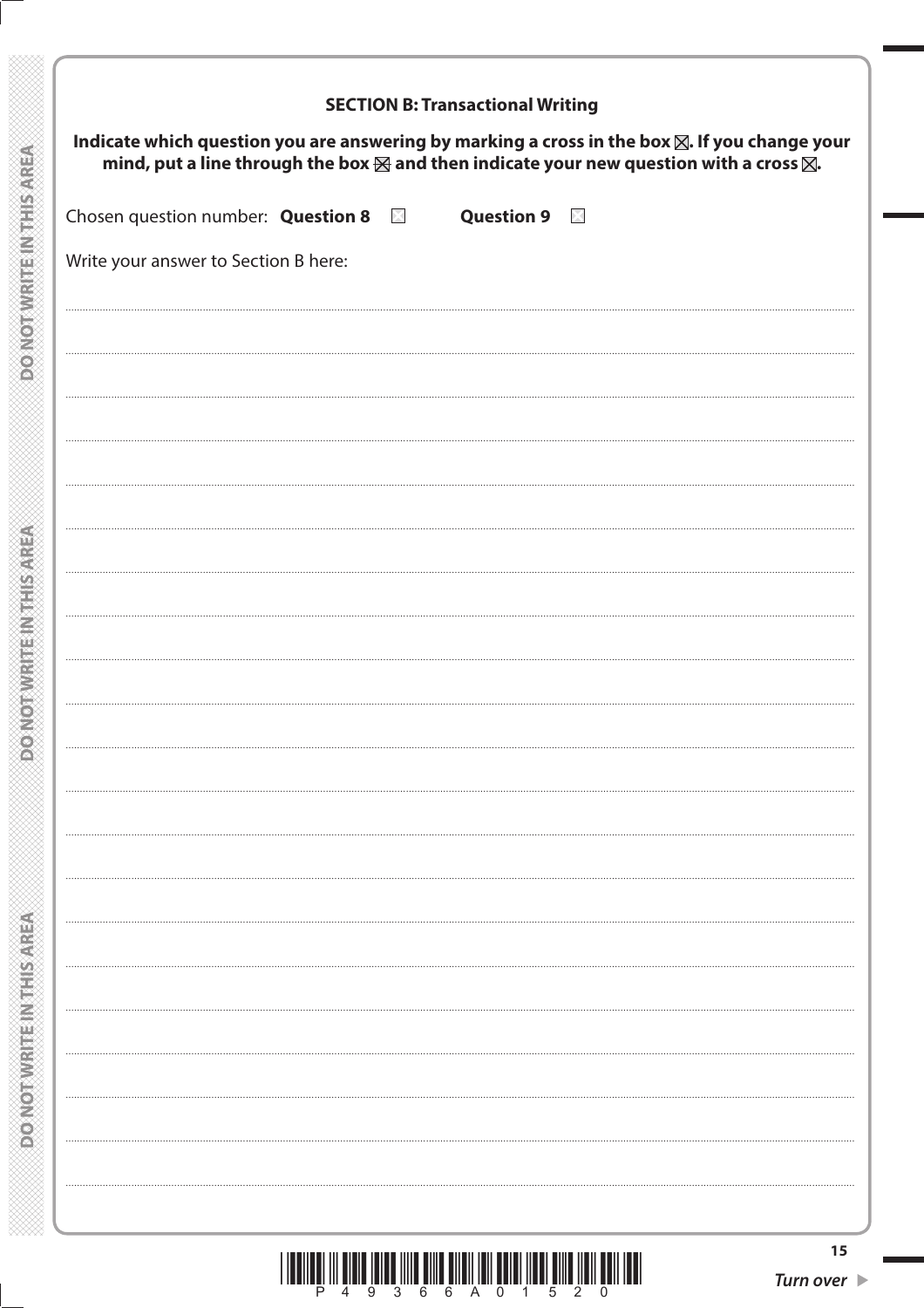|  |   | é  |   |   |   |  |
|--|---|----|---|---|---|--|
|  |   |    |   |   |   |  |
|  |   |    |   |   |   |  |
|  | j |    |   |   |   |  |
|  |   |    |   |   |   |  |
|  |   |    |   |   |   |  |
|  |   |    | C |   |   |  |
|  |   |    |   |   |   |  |
|  |   |    |   |   |   |  |
|  |   |    |   |   |   |  |
|  |   | ÷  |   |   |   |  |
|  |   |    |   |   |   |  |
|  |   |    |   |   |   |  |
|  |   |    |   |   |   |  |
|  |   | é  |   |   |   |  |
|  |   |    |   |   |   |  |
|  |   |    |   |   |   |  |
|  |   |    |   |   |   |  |
|  |   | Ì. |   |   |   |  |
|  |   |    |   |   |   |  |
|  |   |    |   |   |   |  |
|  |   | è  |   |   |   |  |
|  |   |    |   |   |   |  |
|  |   | Ě  |   |   |   |  |
|  |   |    |   |   |   |  |
|  |   |    |   |   | k |  |
|  |   |    |   |   |   |  |
|  |   |    |   |   |   |  |
|  |   |    |   | پ |   |  |
|  |   |    |   |   |   |  |
|  |   |    |   |   |   |  |
|  | 1 |    | п |   |   |  |
|  |   |    |   |   |   |  |
|  |   |    |   |   |   |  |
|  |   |    |   |   |   |  |
|  |   |    |   |   |   |  |
|  | ۰ |    |   |   |   |  |
|  |   |    |   |   |   |  |
|  |   |    |   |   |   |  |
|  |   |    |   |   |   |  |
|  |   | Ì  |   |   |   |  |
|  |   |    |   |   |   |  |
|  |   |    |   |   |   |  |
|  |   |    |   |   |   |  |
|  |   |    |   |   |   |  |
|  |   | ≧  |   |   |   |  |
|  |   |    |   |   |   |  |
|  |   | À  |   |   |   |  |
|  |   |    |   |   |   |  |
|  |   |    |   |   |   |  |
|  |   |    |   |   |   |  |
|  |   |    |   |   |   |  |
|  |   |    |   |   |   |  |
|  |   |    |   |   |   |  |
|  |   |    |   |   |   |  |
|  |   | ö  |   |   | I |  |
|  |   |    |   |   |   |  |
|  |   |    |   |   |   |  |
|  |   |    |   |   |   |  |
|  | í |    |   |   |   |  |
|  |   |    |   |   |   |  |
|  |   |    |   |   |   |  |
|  | ä |    |   |   |   |  |
|  |   |    |   |   |   |  |
|  | ļ |    |   |   |   |  |
|  |   |    |   |   |   |  |
|  |   |    |   |   |   |  |
|  | ń |    |   |   |   |  |
|  |   |    |   |   |   |  |
|  |   |    |   |   |   |  |
|  |   |    |   |   |   |  |
|  |   |    |   |   |   |  |
|  |   |    |   |   |   |  |
|  |   |    |   |   |   |  |
|  | ě |    |   |   |   |  |
|  |   |    |   |   |   |  |
|  |   |    |   |   |   |  |
|  |   |    |   |   |   |  |
|  |   |    |   |   |   |  |
|  |   |    |   |   |   |  |
|  |   |    |   |   |   |  |
|  |   |    |   |   |   |  |
|  |   |    |   |   |   |  |

|    |                                                                                                                                                                                                                                                                                                                                                                                                                                            | <b>DOMORANTE IN EARLY SARE</b> |
|----|--------------------------------------------------------------------------------------------------------------------------------------------------------------------------------------------------------------------------------------------------------------------------------------------------------------------------------------------------------------------------------------------------------------------------------------------|--------------------------------|
|    |                                                                                                                                                                                                                                                                                                                                                                                                                                            |                                |
|    |                                                                                                                                                                                                                                                                                                                                                                                                                                            |                                |
|    |                                                                                                                                                                                                                                                                                                                                                                                                                                            |                                |
|    |                                                                                                                                                                                                                                                                                                                                                                                                                                            |                                |
|    |                                                                                                                                                                                                                                                                                                                                                                                                                                            |                                |
|    |                                                                                                                                                                                                                                                                                                                                                                                                                                            |                                |
|    |                                                                                                                                                                                                                                                                                                                                                                                                                                            |                                |
|    |                                                                                                                                                                                                                                                                                                                                                                                                                                            |                                |
|    |                                                                                                                                                                                                                                                                                                                                                                                                                                            |                                |
|    |                                                                                                                                                                                                                                                                                                                                                                                                                                            |                                |
|    |                                                                                                                                                                                                                                                                                                                                                                                                                                            |                                |
|    |                                                                                                                                                                                                                                                                                                                                                                                                                                            |                                |
|    |                                                                                                                                                                                                                                                                                                                                                                                                                                            |                                |
|    |                                                                                                                                                                                                                                                                                                                                                                                                                                            |                                |
|    |                                                                                                                                                                                                                                                                                                                                                                                                                                            | <b>PONDONNIA PROTECTIONS</b>   |
|    |                                                                                                                                                                                                                                                                                                                                                                                                                                            |                                |
|    |                                                                                                                                                                                                                                                                                                                                                                                                                                            |                                |
|    |                                                                                                                                                                                                                                                                                                                                                                                                                                            |                                |
|    |                                                                                                                                                                                                                                                                                                                                                                                                                                            |                                |
|    |                                                                                                                                                                                                                                                                                                                                                                                                                                            |                                |
|    |                                                                                                                                                                                                                                                                                                                                                                                                                                            |                                |
|    |                                                                                                                                                                                                                                                                                                                                                                                                                                            | <b>DONOTOWRED MEETS AREA</b>   |
|    |                                                                                                                                                                                                                                                                                                                                                                                                                                            |                                |
|    |                                                                                                                                                                                                                                                                                                                                                                                                                                            |                                |
|    |                                                                                                                                                                                                                                                                                                                                                                                                                                            |                                |
|    |                                                                                                                                                                                                                                                                                                                                                                                                                                            |                                |
|    |                                                                                                                                                                                                                                                                                                                                                                                                                                            |                                |
|    |                                                                                                                                                                                                                                                                                                                                                                                                                                            |                                |
|    |                                                                                                                                                                                                                                                                                                                                                                                                                                            |                                |
|    |                                                                                                                                                                                                                                                                                                                                                                                                                                            |                                |
| 16 | $\prod_{4} \prod_{9} \prod_{3} \prod_{3} \prod_{6} \prod_{7} \prod_{8} \prod_{10} \prod_{11} \prod_{12} \prod_{13} \prod_{14} \prod_{15} \prod_{18} \prod_{19} \prod_{11} \prod_{11} \prod_{11} \prod_{11} \prod_{11} \prod_{11} \prod_{11} \prod_{11} \prod_{11} \prod_{11} \prod_{11} \prod_{11} \prod_{11} \prod_{11} \prod_{11} \prod_{11} \prod_{11} \prod_{11} \prod_{11} \prod_{11} \prod_{11} \prod_{11} \prod_{11$<br>$\parallel$ |                                |
|    | P                                                                                                                                                                                                                                                                                                                                                                                                                                          |                                |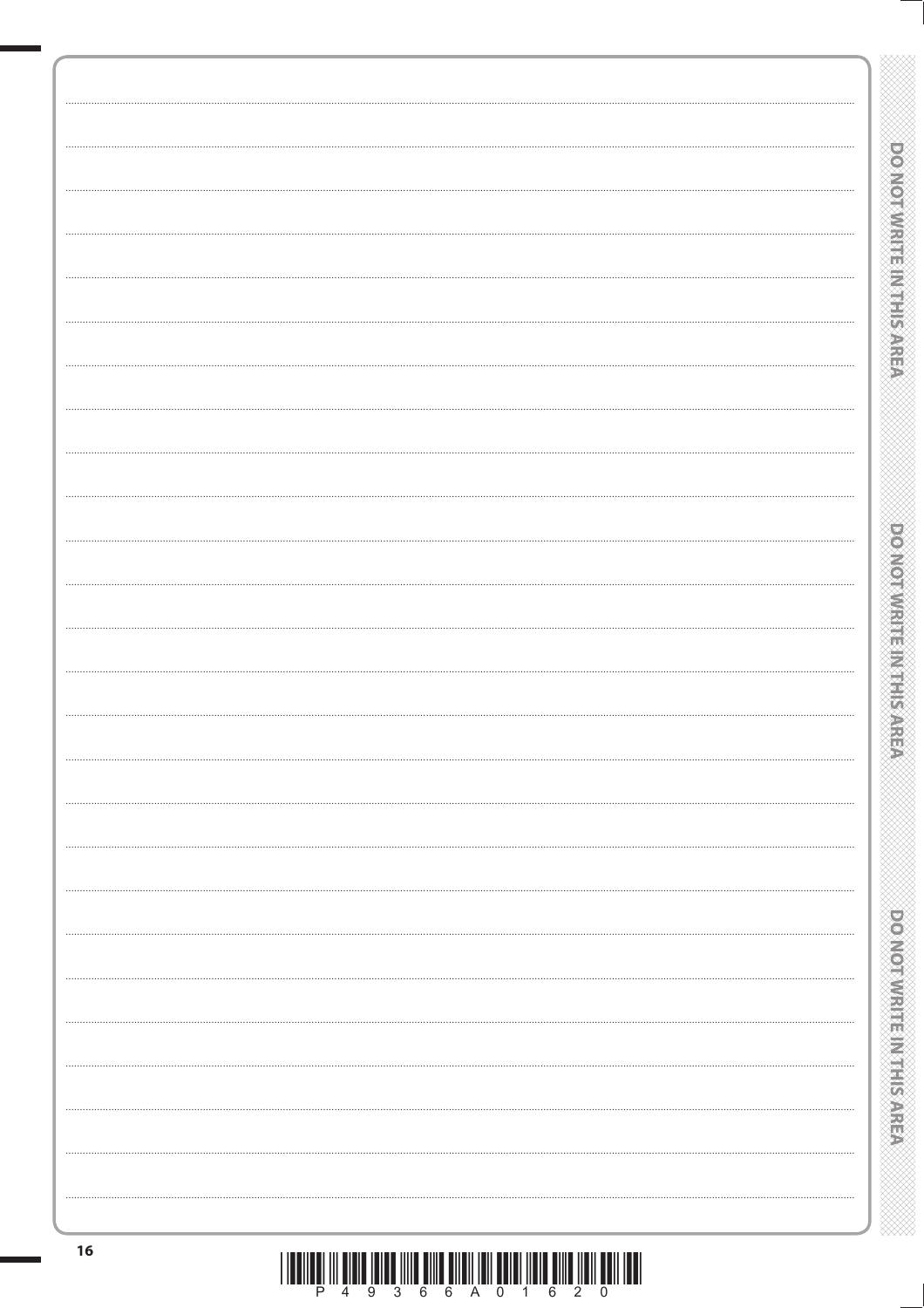| <b>DONOTHING TELESPIES</b><br><br><br><br><b>ONOTHWARE INSTALS AREA</b><br><br><br><br><br>17 |                                |  |
|-----------------------------------------------------------------------------------------------|--------------------------------|--|
|                                                                                               |                                |  |
|                                                                                               |                                |  |
|                                                                                               |                                |  |
|                                                                                               |                                |  |
|                                                                                               |                                |  |
|                                                                                               |                                |  |
|                                                                                               |                                |  |
|                                                                                               |                                |  |
|                                                                                               |                                |  |
|                                                                                               |                                |  |
|                                                                                               |                                |  |
|                                                                                               |                                |  |
|                                                                                               |                                |  |
|                                                                                               |                                |  |
|                                                                                               |                                |  |
|                                                                                               |                                |  |
|                                                                                               |                                |  |
|                                                                                               |                                |  |
|                                                                                               |                                |  |
|                                                                                               |                                |  |
|                                                                                               |                                |  |
|                                                                                               |                                |  |
|                                                                                               |                                |  |
|                                                                                               |                                |  |
|                                                                                               |                                |  |
|                                                                                               |                                |  |
|                                                                                               |                                |  |
|                                                                                               |                                |  |
|                                                                                               |                                |  |
|                                                                                               |                                |  |
|                                                                                               |                                |  |
|                                                                                               |                                |  |
|                                                                                               |                                |  |
|                                                                                               |                                |  |
|                                                                                               |                                |  |
|                                                                                               |                                |  |
|                                                                                               |                                |  |
|                                                                                               |                                |  |
|                                                                                               |                                |  |
|                                                                                               |                                |  |
|                                                                                               |                                |  |
|                                                                                               |                                |  |
|                                                                                               |                                |  |
|                                                                                               |                                |  |
|                                                                                               |                                |  |
|                                                                                               |                                |  |
|                                                                                               |                                |  |
|                                                                                               |                                |  |
|                                                                                               |                                |  |
|                                                                                               |                                |  |
|                                                                                               |                                |  |
|                                                                                               |                                |  |
|                                                                                               |                                |  |
|                                                                                               |                                |  |
|                                                                                               |                                |  |
|                                                                                               |                                |  |
|                                                                                               |                                |  |
|                                                                                               |                                |  |
|                                                                                               |                                |  |
|                                                                                               |                                |  |
|                                                                                               |                                |  |
|                                                                                               |                                |  |
|                                                                                               |                                |  |
|                                                                                               |                                |  |
|                                                                                               |                                |  |
|                                                                                               |                                |  |
|                                                                                               |                                |  |
|                                                                                               |                                |  |
|                                                                                               |                                |  |
|                                                                                               |                                |  |
|                                                                                               |                                |  |
|                                                                                               |                                |  |
|                                                                                               |                                |  |
|                                                                                               |                                |  |
|                                                                                               |                                |  |
|                                                                                               |                                |  |
|                                                                                               |                                |  |
|                                                                                               |                                |  |
|                                                                                               |                                |  |
|                                                                                               |                                |  |
|                                                                                               |                                |  |
|                                                                                               |                                |  |
|                                                                                               |                                |  |
|                                                                                               |                                |  |
|                                                                                               |                                |  |
|                                                                                               |                                |  |
|                                                                                               |                                |  |
|                                                                                               |                                |  |
|                                                                                               |                                |  |
|                                                                                               |                                |  |
|                                                                                               |                                |  |
|                                                                                               |                                |  |
|                                                                                               |                                |  |
|                                                                                               |                                |  |
|                                                                                               |                                |  |
|                                                                                               |                                |  |
|                                                                                               |                                |  |
|                                                                                               |                                |  |
|                                                                                               |                                |  |
|                                                                                               |                                |  |
|                                                                                               |                                |  |
|                                                                                               |                                |  |
|                                                                                               |                                |  |
|                                                                                               |                                |  |
|                                                                                               | <b>DOMOT WRITEIN THIS AREA</b> |  |
|                                                                                               |                                |  |
|                                                                                               |                                |  |
|                                                                                               |                                |  |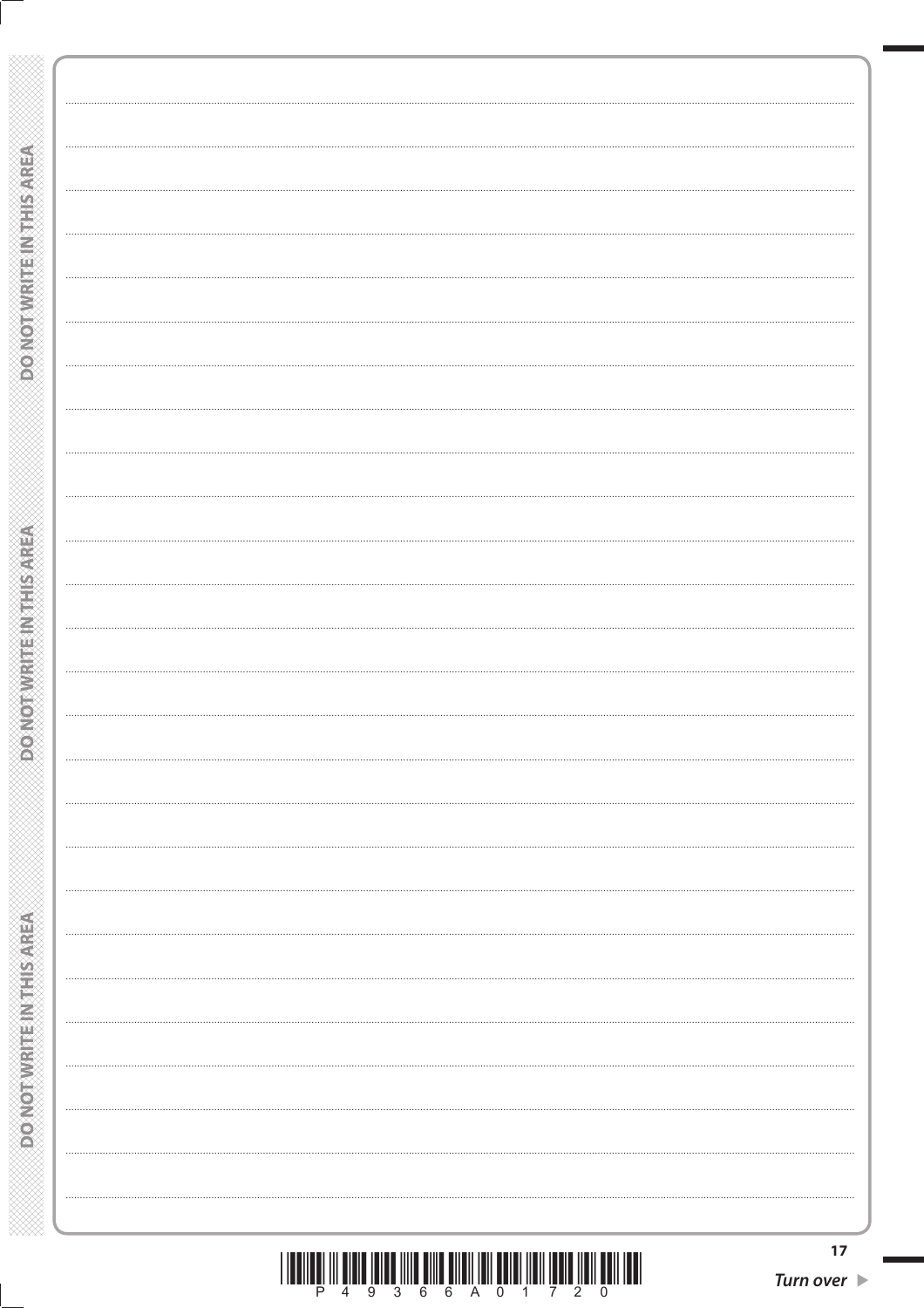|  |   |        |   | ₫  |   |  |
|--|---|--------|---|----|---|--|
|  |   |        |   |    |   |  |
|  |   |        |   |    |   |  |
|  |   |        |   |    |   |  |
|  |   | ¥      |   | Ę  |   |  |
|  |   |        |   |    |   |  |
|  |   |        |   |    |   |  |
|  | j |        |   |    |   |  |
|  |   |        |   |    |   |  |
|  |   |        |   |    |   |  |
|  |   |        |   |    |   |  |
|  |   |        |   |    |   |  |
|  |   |        |   |    |   |  |
|  |   |        |   |    |   |  |
|  |   | ų      |   |    |   |  |
|  |   |        |   |    |   |  |
|  |   |        |   |    |   |  |
|  |   |        | É |    |   |  |
|  |   |        |   |    |   |  |
|  |   |        |   |    |   |  |
|  |   |        |   |    |   |  |
|  |   |        |   |    |   |  |
|  |   |        |   |    |   |  |
|  |   | ÷      |   |    |   |  |
|  |   |        |   |    |   |  |
|  |   |        |   |    |   |  |
|  |   | ş      |   |    |   |  |
|  |   |        |   |    | l |  |
|  |   |        |   |    |   |  |
|  |   |        |   | يد |   |  |
|  |   |        |   |    |   |  |
|  |   |        |   |    |   |  |
|  |   |        |   |    |   |  |
|  |   |        |   |    |   |  |
|  |   |        |   |    |   |  |
|  |   |        |   |    |   |  |
|  |   | ۳      |   | ¥  |   |  |
|  |   | ÷      |   |    |   |  |
|  |   |        |   |    |   |  |
|  |   | è      |   |    |   |  |
|  |   |        |   |    |   |  |
|  |   |        |   |    |   |  |
|  |   |        |   |    |   |  |
|  |   |        |   |    |   |  |
|  |   | u      |   |    |   |  |
|  |   |        |   |    |   |  |
|  | ¥ |        |   |    |   |  |
|  |   |        |   |    |   |  |
|  |   |        |   |    |   |  |
|  |   |        |   |    |   |  |
|  |   |        |   |    |   |  |
|  |   |        |   |    |   |  |
|  |   |        |   |    |   |  |
|  |   |        |   |    |   |  |
|  |   |        |   |    |   |  |
|  |   |        |   |    |   |  |
|  |   | i<br>Q |   |    |   |  |
|  |   |        |   |    |   |  |
|  | î |        |   |    |   |  |
|  |   |        |   |    |   |  |
|  |   |        | ģ |    |   |  |
|  | j |        |   |    |   |  |
|  | ł | è      |   |    |   |  |
|  |   |        |   |    |   |  |
|  | ł |        |   |    |   |  |
|  |   |        |   |    |   |  |
|  |   |        |   |    |   |  |
|  |   |        |   |    |   |  |
|  |   |        |   |    |   |  |
|  |   |        |   |    |   |  |
|  |   |        |   |    |   |  |
|  |   |        |   |    |   |  |
|  | j |        |   |    |   |  |
|  |   |        |   |    |   |  |
|  |   |        |   |    |   |  |
|  |   |        |   |    |   |  |
|  |   |        |   |    |   |  |

|    |                                       |                                                                                                                                    |    | <b>DOMORWINEEMS ENGINEER</b> |
|----|---------------------------------------|------------------------------------------------------------------------------------------------------------------------------------|----|------------------------------|
|    |                                       |                                                                                                                                    |    |                              |
|    |                                       |                                                                                                                                    |    |                              |
|    |                                       |                                                                                                                                    |    |                              |
|    |                                       |                                                                                                                                    |    |                              |
|    |                                       |                                                                                                                                    |    |                              |
|    |                                       |                                                                                                                                    |    |                              |
|    |                                       |                                                                                                                                    |    |                              |
|    |                                       |                                                                                                                                    |    | <b>PONOIDINAL PROVIDED</b>   |
|    |                                       |                                                                                                                                    |    |                              |
|    |                                       |                                                                                                                                    |    |                              |
|    |                                       |                                                                                                                                    |    |                              |
|    |                                       |                                                                                                                                    |    |                              |
|    |                                       |                                                                                                                                    |    |                              |
|    |                                       |                                                                                                                                    |    |                              |
|    |                                       |                                                                                                                                    |    |                              |
|    |                                       |                                                                                                                                    |    |                              |
|    |                                       |                                                                                                                                    |    |                              |
|    |                                       |                                                                                                                                    |    | <b>DO MOTIVE EXPERIENCE</b>  |
|    |                                       |                                                                                                                                    |    |                              |
|    |                                       |                                                                                                                                    |    |                              |
|    |                                       |                                                                                                                                    |    |                              |
| 18 | $3^{11}6$<br>P<br>$\overline{4}$<br>9 | <u>UII IIII III</u><br>I<br>$\prod_{\circ}\prod_{\circ}\prod_{\circ}\prod_{\circ}$<br>$\overline{2}$ 0<br>$\overline{A}$<br>0<br>6 | ║║ |                              |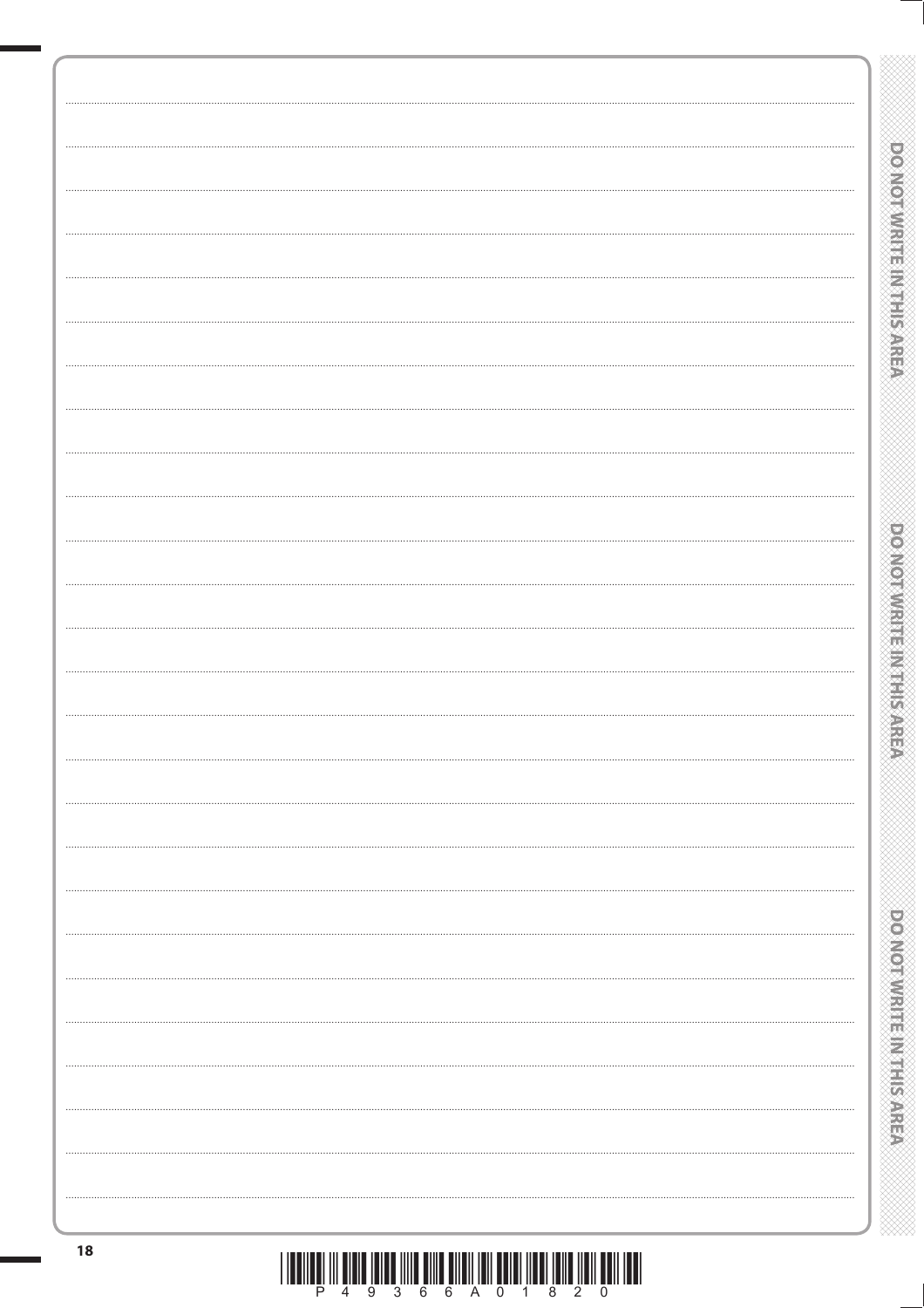|                                   | <b>TOTAL FOR SECTION B = 40 MARKS</b><br><b>TOTAL FOR PAPER = 96 MARKS</b> |
|-----------------------------------|----------------------------------------------------------------------------|
|                                   |                                                                            |
| <b>POWOTNIK TEINTH SAREA</b>      |                                                                            |
|                                   |                                                                            |
|                                   |                                                                            |
| <b>REPARENT PROPERTY OF STATE</b> |                                                                            |
|                                   |                                                                            |
|                                   |                                                                            |
|                                   |                                                                            |
|                                   |                                                                            |
| <b>DOMORAMENTE MARIO ACCO</b>     |                                                                            |
|                                   |                                                                            |
|                                   |                                                                            |
|                                   |                                                                            |